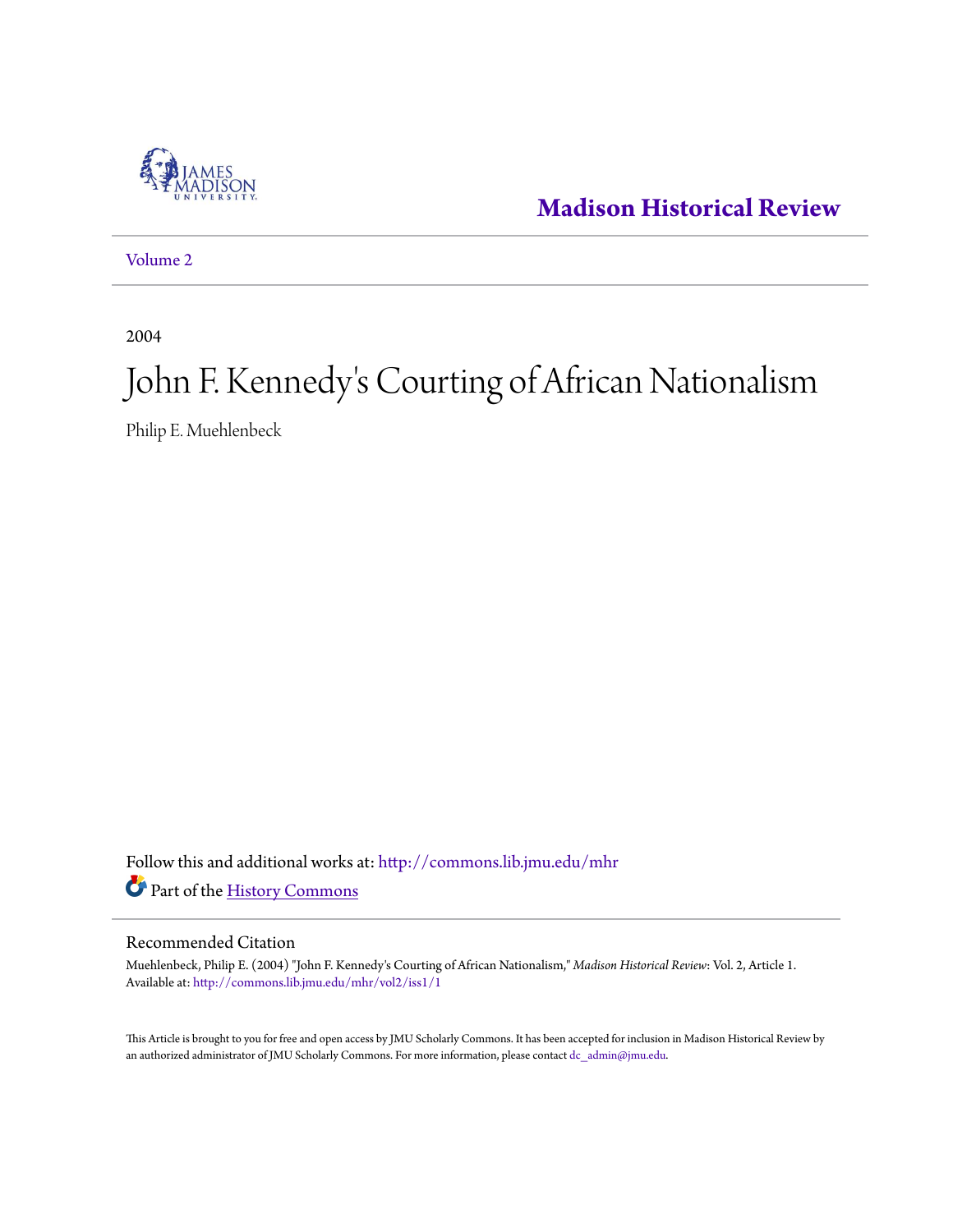## **John F. Kennedy's Courting of African Nationalism**

Philip E. Muehlenbeck

In July 1960, John F. Kennedy received a letter from Africa congratulating him on winning the Democratic Party's nomination for the upcoming American presidential election. A plea for help accompanied the congratulation. "Everywhere there are more and more [unintelligible word] Communists! Everywhere Western prestige has slipped. So for heaven's sake change the image of America before its too late!" $1$  The Democratic nominee had already established a reputation across Africa as a sympathetic supporter of African nationalism, who if elected would realign Washington's priorities toward the continent. Once in office, Kennedy indeed made changing the image of America in the Third World a top priority of his administration.

John F. Kennedy was the first, perhaps only, American president to make a pointed effort to court African nationalism. He did so partly on moral grounds, but strategic considerations were far more important. JFK believed Third World nationalism would become one of the most potent political forces in the second half of the 20<sup>th</sup> century. In fact, he believed that the growth of Third World nationalism might one day tip the balance of power in the Cold War. For this reason he made it a priority of his administration to attempt to influence the nationalists of the developing world into aligning with the United States in its global contest against the Soviet Union. He used all means at his disposal – economic, cultural, personal – to appeal to the leaders of the developing world. Kennedy's focus in this effort centered on Africa, and he set out to court the nationalists of that continent.<sup>[2](#page-1-1)</sup>

Scholars such as Thomas Noer, Peter Schraeder, David Dickson, and Gabriel Kolko contend that nothing substantial changed in U.S. foreign policy towards Africa during Kennedy's administration.<sup>[3](#page-1-2)</sup> They maintain that Kennedy's pledge of

<span id="page-1-0"></span><sup>&</sup>lt;sup>1</sup> Hand written letter from Barbara Ward to John F. Kennedy, 16 July 1960. President's Office Files, Box 33 "Special Correspondence", Folder "Ward, Barbara 7/16/60-2/20/62", John F. Kennedy Presidential Library, Boston, MA (Hereafter referred to as JFKL).<br><sup>2</sup> Kennedy tried to court Third World nationalists from both Latin America and Asia as well. He see

<span id="page-1-1"></span>however, most likely because the wave of independence that continent experienced in 1960 presented both superpowers with new opportunities to curry favor in this region.

<span id="page-1-2"></span><sup>3</sup> Critics of Kennedy's African policy include: Thomas J. Noer, "New Frontiers and Old Priorities in Africa," in *Kennedy's Quest for*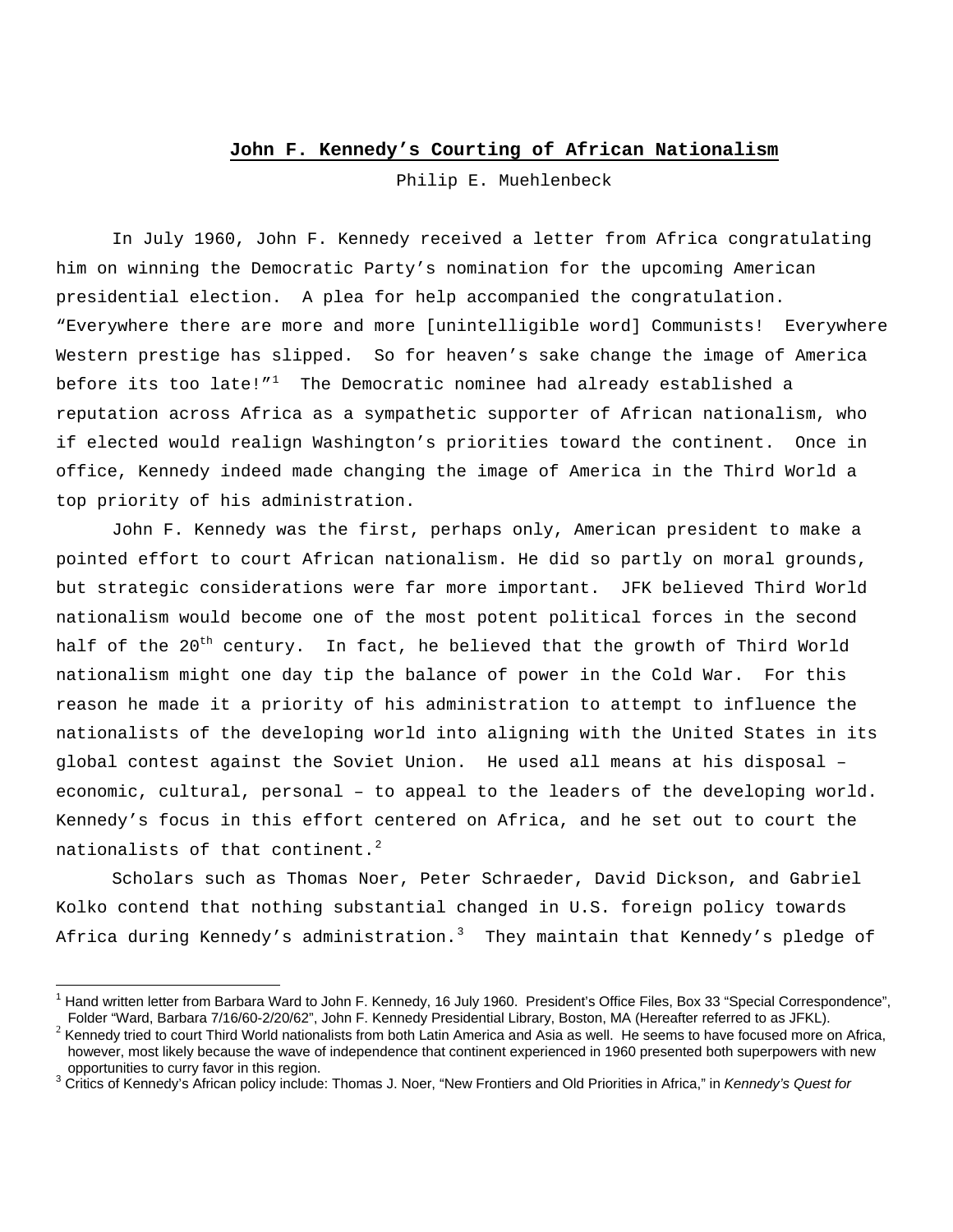support for African nationalism during the 1960 Presidential campaign was little more than a shrewd political move in an effort to appeal to liberals and blacks – two groups that were unenthusiastic about his candidacy. These detractors assert that African affairs never became more than a peripheral concern for Kennedy, due to the fact that his worldview was dominated by the importance of sustaining a cohesive NATO and winning the Cold War. $4$ 

A closer look at Kennedy's legacy shows that he changed United States foreign policy towards Africa in both rhetoric and substance. Kennedy devoted more time and effort toward relations with Africa than any other American President. His willingness to aid any African nation regardless of its political orientation clearly separates him from any other man who has occupied the Oval Office. Unlike Truman and Eisenhower, Kennedy supported rather than stunted African independence. Furthermore, in stark contrast to the later administrations of either Ford or Reagan, Kennedy was committed to arms limitation on the African continent in an attempt to keep the Cold War from getting "hot" in Africa.<sup>[5](#page-2-1)</sup>

Dickson is correct when he argues that Kennedy's worldview caused him to obsess over winning the Cold War. However, Kennedy's drive to win the Cold War was in no way contradictory to his desire to support African nationalism. In fact, he believed that courting African nationalism was essential for competing in the Cold War and that both goals could be pursued simultaneously. He saw the Third World as the decisive battlefield of the Cold War, and criticized the leadership of Dwight D. Eisenhower for having ignored the "sleeping giant" of African nationalism. The new President proclaimed:

> The great battleground for the defense and expansion of freedom today, is the whole southern half of the globe – Asia, Latin America, Africa, and the Middle East – the lands of the rising peoples. Their revolution is the greatest in human history. They seek an end to injustice,

*Victory*, Thomas G. Paterson ed., (New York: Oxford University Press, 1989), Peter J. Schraeder, *United States Foreign Policy Towards Africa: Incrementalism, Crisis, and Change* (Cambridge: Cambridge University Press, 1994), David A. Dickson, "U.S. Foreign Policy Toward Southern and Central Africa: The Kennedy and Johnson Years," *Presidential Studies Quarterly*, 23:2. Spring 1993, and Gabriel Kolko, *Confronting the Third World* (New York: Pantheon Books, 1988). <sup>4</sup>

<span id="page-2-0"></span> $4$  Dickson, p. 303.

<span id="page-2-1"></span><sup>&</sup>lt;sup>5</sup> See Briefing Paper in Preparation for the arrival of Nigerian Prime Minister Sir Abubaker Tafawa Balewa, July 1961. General Records of the Department of State, Bureau of African Affairs, Office of Inter-African Affairs, Box 4 "Records of the Political-Military Advisor, 1951-1963", Folder "Nigeria – Arms", Record Group 59, National Archives II, College Park, MD (hereafter referred to as NA).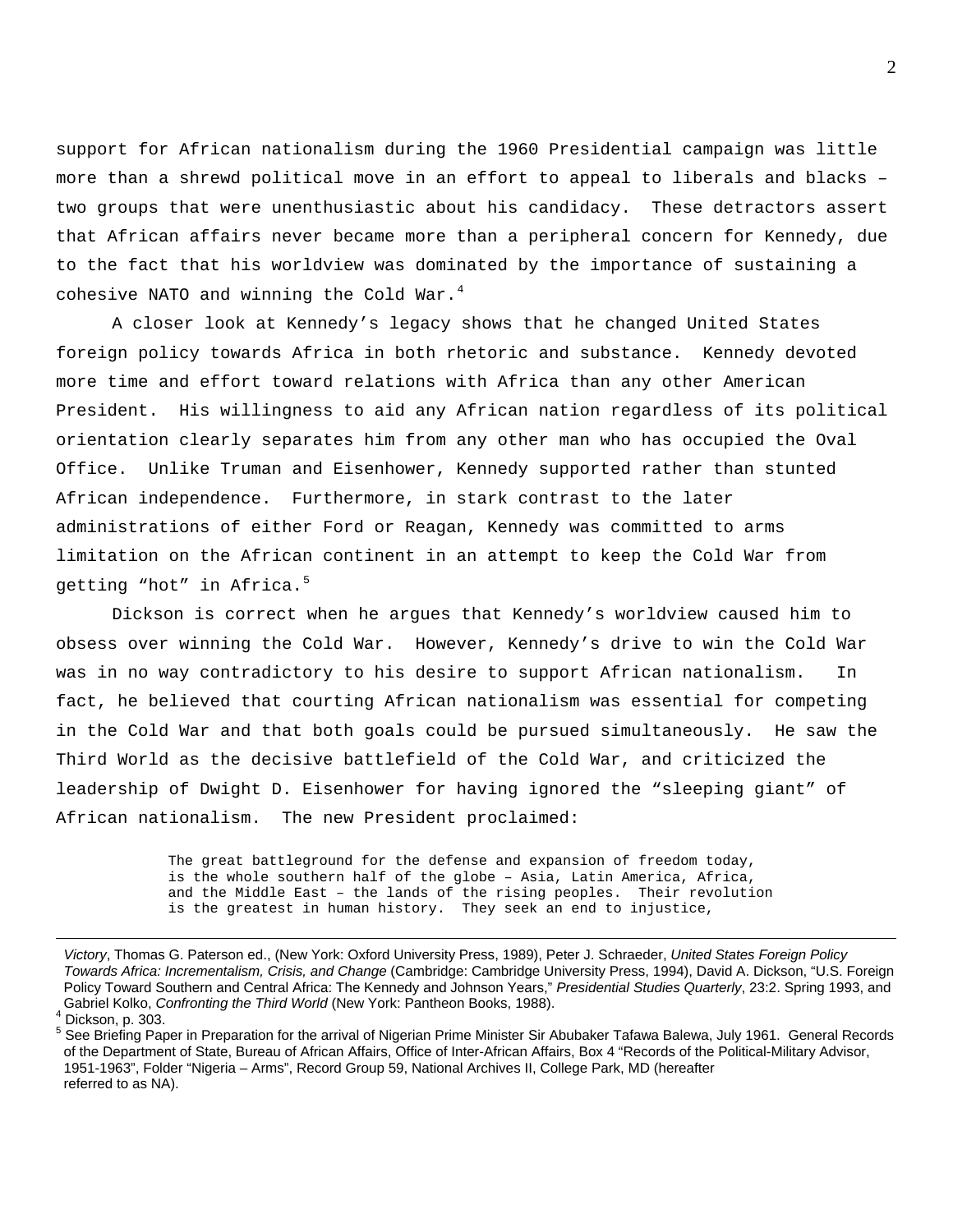tyranny and exploitation. More than an end, they seek a beginning.<sup>[6](#page-3-0)</sup>

One of the most significant differences in the manner in which Kennedy and Eisenhower fought the Cold War was that JFK perceived befriending Third World nationalism as a necessity, while Eisenhower thought it was desirable but was not willing to go out of his way to do so. This is especially true in any instance when Eisenhower believed potential U.S.-Third World relations would cause a rift in his relations with NATO allies.

Kennedy's belief that the Cold War would be won or lost in the Third World was profoundly influenced by a speech made by Soviet leader Nikita S. Khrushchev on January 6, 1961, only days before Kennedy took the presidential oath. Khrushchev said it was the "historical mission" of world Communism to assist "wars of national liberation" in an attempt to end colonialism:

> A remarkable phenomenon of our time is the awakening of the peoples of Africa…Communists are revolutionaries, and it would be unfortunate if they did not take advantage of new opportunities and did not loo[k](#page-3-1)  for new methods and forms that would best achieve the ends in view.

Kennedy took Khrushchev's speech seriously, reading portions of it aloud during the first meeting of his National Security Council and distributing copies to his entire staff. "It was a significant event in our lives," Secretary of Defense Robert McNamara later remembered.<sup>[8](#page-3-2)</sup>

The State Department later concluded that Africa was "the greatest open field of maneuver in the world-wide competition between the [Communist] Bloc and the non-Communist world."<sup>[9](#page-3-3)</sup> The President was firmly convinced that Africa had surpassed Asia as the most permeable battlefield in the East-West Cold War struggle.

It is therefore impossible to separate Kennedy's desire to win the Cold War from his desire to court African nationalism. Even Peter Rodman, a well known

<span id="page-3-0"></span><sup>&</sup>lt;sup>6</sup> Kennedy quoted in Theodore Sorensen, *Kennedy* (New York: Harper & Row, Publishers, 1965), pp. 529-30.<br><sup>7</sup> Eer e translation and State Department reaction to Khrushebov's apocablese "Bapert en Messow Conferenc

<span id="page-3-1"></span>For a translation and State Department reaction to Khrushchev's speech *see* "Report on Moscow Conference of Representatives of Communist and Workers Parities," State Department translation of speech given by Soviet leader Nikita S. Khrushchev on 6 January 1961 in Moscow. General Records of the Department of State. Box 65 "Records of Secretary of State Dean Rusk, Miscellaneous Subject Files, 1961-1968", Folder "DR – Personal Papers", Record Group 59, NA.

<span id="page-3-2"></span><sup>&</sup>lt;sup>8</sup> Robert McNamara quoted by Peter W. Rodman, More Precious than Peace: The Cold War and the Struggle for the Third World (New York: C. Scribner's Sons, 1994), p. 95.

<span id="page-3-3"></span><sup>&</sup>lt;sup>9</sup> State Department Paper, "Africa: Guidelines for Policy and Operations," March 1962. National Security Files, Box 2: "Africa", Folder "General, 3/62-4/62", JFKL.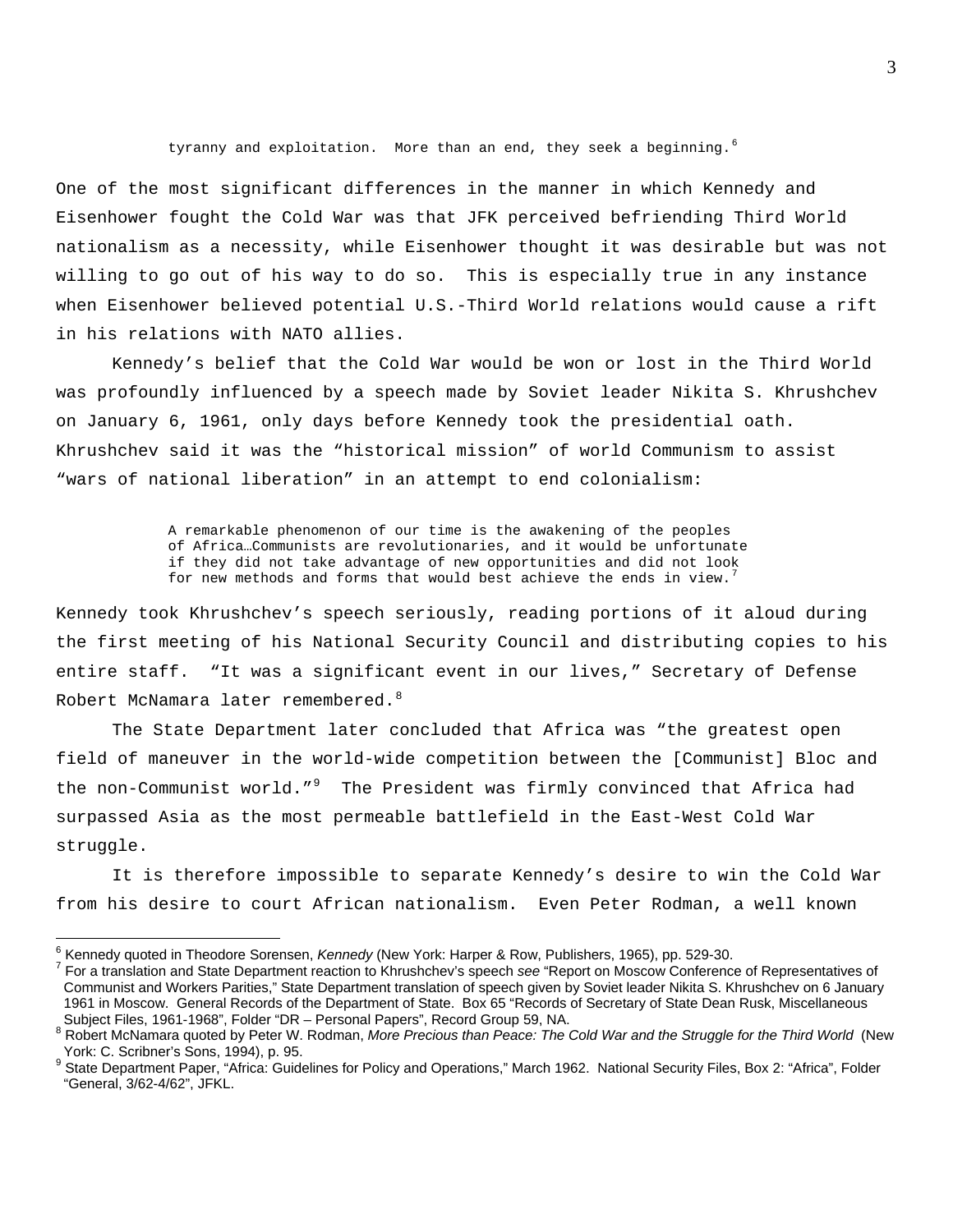conservative scholar of the Cold War in the Third World, concludes that it is impractical "to separate the generous program for Africa from the hope that it would appeal to the continent's peoples as a more attractive alternative to the Soviet and Chinese challenge to which Kennedy himself had so passionately called attention in the early months of 1961."<sup>[10](#page-4-0)</sup>

Kennedy had first established a reputation of opposing Western colonialism and supporting African nationalist movements while representing the state of Massachusetts in the United States Senate from 1947-1960. In 1957 he gave a controversial speech on the floor of the Senate denouncing the French war in Algeria, as well as the Eisenhower administration's uncritical support of French colonialism. Kennedy charged that by ignoring the aspirations of Africans to govern their own independent nations, the Republicans were pushing the peoples of the underdeveloped world into the hands of the Communists. Kennedy declared that "the most powerful single force in the world today is neither Communism nor Capitalism, neither the H-bomb nor the guided missile – it is man's eternal desire to be free and independent.  $''^{11}$  $''^{11}$  $''^{11}$ 

Kennedy hypothesized that further French attempts to silence their colonies "eternal desires" for freedom would lead to the radicalization of African nationalist movements. He feared that denying self-determination to nationalists would push Third World intellectuals towards Marxism, which would have the effect of turning nationalists into Communists. For Kennedy, the challenge of dealing with European imperialism was "the single most important test of American foreign policy today."[12](#page-4-2)

The *New York Times* called the speech "the most comprehensive and outspoken arraignment of Western policy toward Algeria yet presented by an American in public office. $13$  As a result, Kennedy became the man for African diplomats to see in Washington. Many commented on their satisfaction in reading the speech as well as the impact that it had on young African intellectuals. $^{\rm 14}$  $^{\rm 14}$  $^{\rm 14}$ 

<span id="page-4-0"></span> $10$  Rodman, p. 106.

<span id="page-4-1"></span><sup>&</sup>lt;sup>11</sup> Theodore Sorensen, Let the Word Go Forth: The Speeches, Statements, and Writings of John F. Kennedy (New York: Delacorte Press, 1988), p. 331.<br><sup>12</sup> *Ibid.*, p. 331.

<span id="page-4-2"></span>

<span id="page-4-4"></span>

<span id="page-4-3"></span><sup>&</sup>lt;sup>13</sup> *New York Times*, 13 March 1957.<br><sup>14</sup> Jim DiEugenio, "Dodd and Dulles vs Kennedy in Africa," *The Probe* 6 (2) (January/February 1999).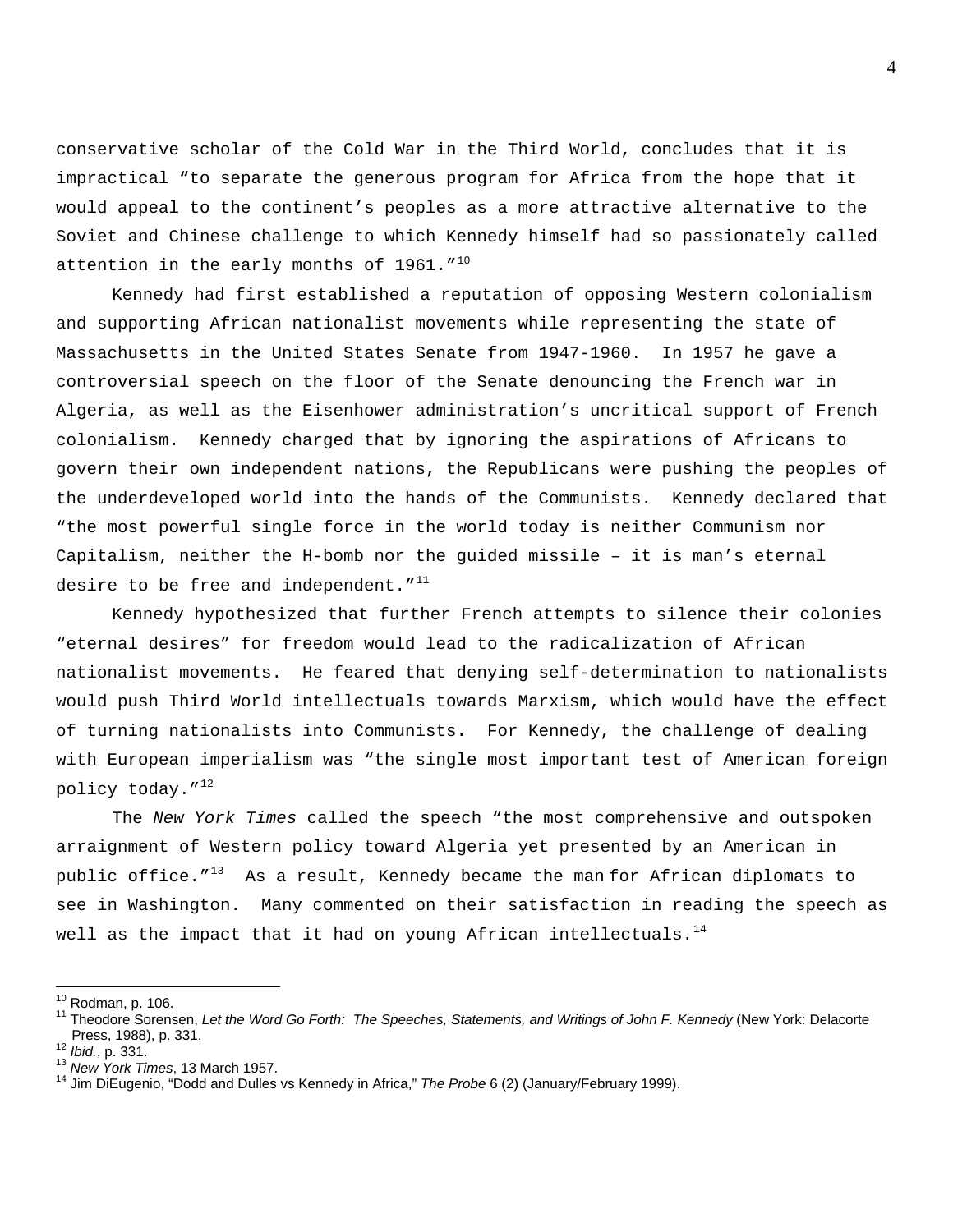By 1958 Kennedy had become the chairman of the Senate's Foreign Relations African subcommittee and continually pressed the White House with the importance of initiating contact with African nationalist leaders. "Call it nationalism, call it anti-colonialism, call it what you will, the word is out and spreading like wildfire in nearly a thousand languages and dialects – that it is no longer necessary to remain forever in bondage."<sup>[15](#page-5-0)</sup> "After all," Kennedy mused, "it was in our schools that some of the most renowned African leaders learned…the virtues of representative government, widespread education, and economic opportunity. These are the ideas and ideals that have caused a revolution."<sup>[16](#page-5-1)</sup> President Eisenhower, however, showed little interest in cultivating relationships with African nationalists. While Soviet leader Nikita Khrushchev shook the hands of new African heads of state at the United Nations in 1960, the American President chose instead to go on a golfing vacation.<sup>[17](#page-5-2)</sup>

In order to maintain the unity of NATO, President Eisenhower allowed U.S. policy toward Africa to be determined in London, Paris, and Lisbon. His African policy was little more than an extension of the Marshall Plan, predicated upon ensuring that African resources remained accessible to Western Europe's recovery from World War II. $^{18}$  $^{18}$  $^{18}$  Assistant Secretary of State Henry Byroade warned that, "a sudden break in economic relations [between Europe and Africa] might seriously injure the European economies upon which our Atlantic system depends."<sup>[19](#page-5-4)</sup> Throughout his Presidency Eisenhower remained committed to this policy despite the advice of the Chairman of the Council on Foreign Economic Policy, who observed that Africans were, "offended by this policy, and regard it as a new form of colonialism, and exploitation by the United States. $1^{20}$  $1^{20}$  $1^{20}$ 

Eisenhower, however, cared little about what Africans thought. His National Security Council concluded that Africans were unprepared for independence since, "the African is still immature and unsophisticated." $^{21}$  $^{21}$  $^{21}$  Eisenhower was openly

<span id="page-5-1"></span><span id="page-5-0"></span><sup>&</sup>lt;sup>15</sup> Kennedy quoted in David N. Gibbs, "The United States and Sub-Saharan Africa," International History Review, 17 May 1995, p. 321.<br><sup>16</sup> John F. Kennedy speech given at Wesleyan University, 13 October 1959, Lincoln, Nebr

<span id="page-5-3"></span>

<span id="page-5-2"></span><sup>&</sup>lt;sup>17</sup> William Attwood, *The Reds and the Blacks* (New York: Harper & Row, Publishers, 1967), p. 16.<br><sup>18</sup> Ebere Nwaubani. *The United States and Decolonization in West Africa, 1950-1960.* (Rochester: University of Rochester 2001), p. 106.

<span id="page-5-4"></span><sup>&</sup>lt;sup>19</sup> Henry A. Byroade, "The World's Colonies and Ex-Colonies," Department of State Bulletin 16 November 1953, pp. 657-9.<br><sup>20</sup> Ibid., p. 109.<br><sup>21</sup> Report "U.S. Policy Towards South of the Sahara Prior to Calendar Year 1960,

<span id="page-5-5"></span>

<span id="page-5-6"></span>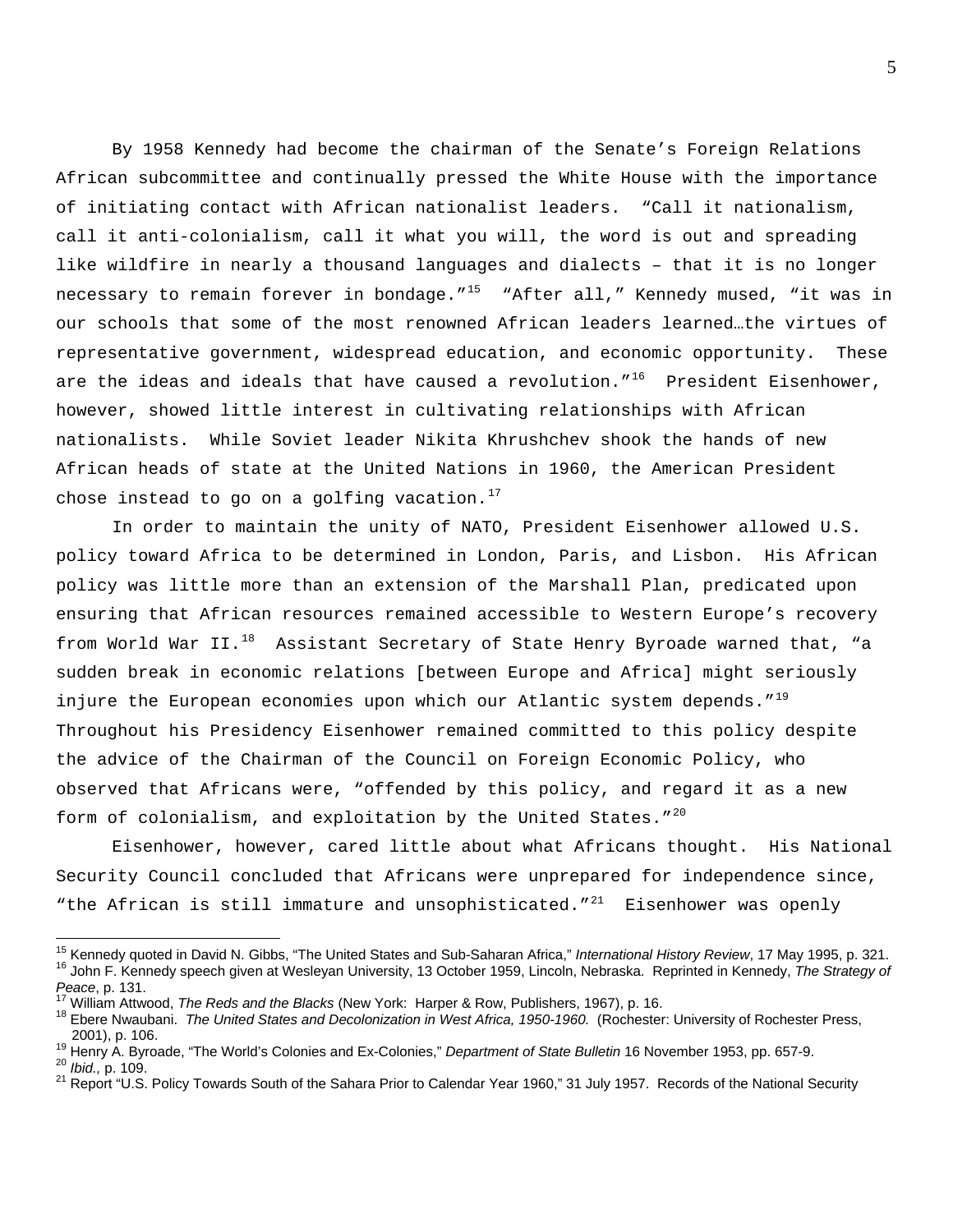hostile towards "premature independence" and referred to the 1960 arrival of independence in Africa as a "destructive hurricane." $^{22}$  $^{22}$  $^{22}$  In fact, in his memoirs a series of maps showing the evolution of African independence is titled "African Upheaval."<sup>[23](#page-6-1)</sup>

Kennedy believed that Eisenhower's refusal to support neither anticolonialism nor African neutralism was costing the United States popularity throughout the Third World – as well as the Cold War. The young Senator thought it inevitable that Africans would eventually attain freedom from European control; the question was with which Cold War bloc these newly independent states would align. Eisenhower's indifference seemed to be pushing them towards the Soviet sphere.

By 1960 it appeared to Kennedy as if the Soviet Union, fresh off winning the race to be first into outer space and bolstered by a perceived nuclear parity, was gaining ground in the hearts of the underdeveloped world. The Soviets had invested billions of dollars to fund Third World projects such as the Aswan Dam in Egypt, steel mills in India, and significant military aid to the government of Indonesia and Algerian rebels. The Cuban nationalist revolutionary, Fidel Castro, had turned to the Soviet camp as well. Moreover, while Dwight Eisenhower labeled African independence a "destructive hurricane," Soviet Premier Nikita Khrushchev called such national independence movements "sacred." It was becoming increasingly evident to the Third World that Moscow supported nationalism, while Washington merely supported anti-Communism.

Kennedy asked Harris Wofford to help Theodore Sorensen (Kennedy's chief aide and speechwriter) draft new foreign policy speeches incorporating the candidate's view of the importance of the Third World, and downplaying the need for Washington to view the world through the eyes of its European allies. Kennedy told Wofford:

> The key thing for the country is a new foreign policy that will break out of the confines of the cold war. Then we can build a decent relationship with developing nations and begin to respond to their needs.

 $\overline{a}$ 

<span id="page-6-1"></span><span id="page-6-0"></span>

Council, Box 5 "Papers Prepared by NSC Staff Members", Folder "NSC 5719", Record Group 273, NA.<br><sup>22</sup> Robert A. Divine, *Eisenhower and the Cold War* (New York: Oxford University Press, 1981), pp. 10-11.<br><sup>23</sup> Dwight D. Eise illustration #25 in the middle of the book on an unnumbered page.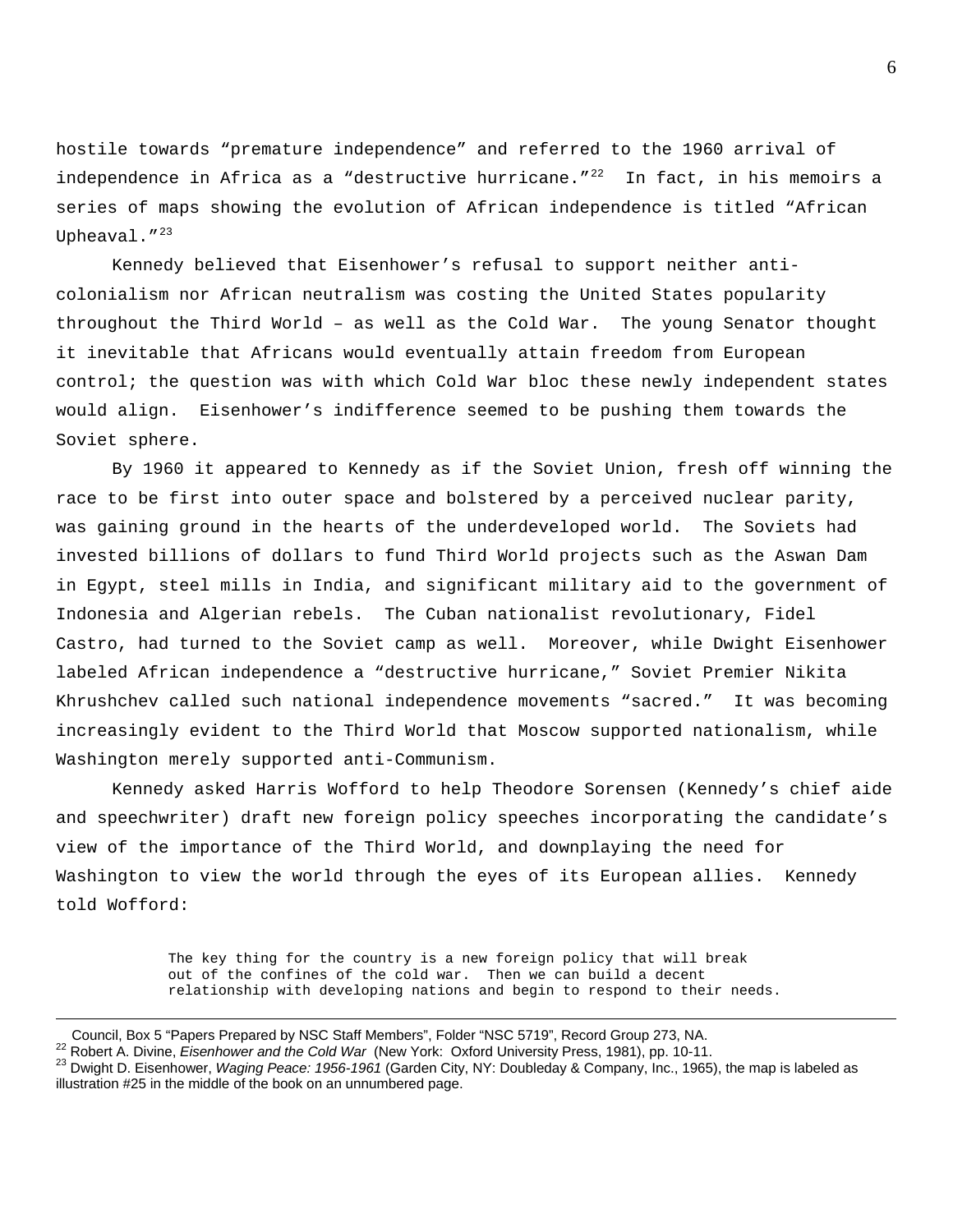We can stop the vicious circle of the arms race and promote diversity and peaceful change within the Soviet bloc…The most likely alternatives [to Kennedy being nominated as the Democratic candidate] are [Lyndon] Johnson or [Stuart] Symington, but if either of them is nominated we might as well elect Dulles or Acheson; it would be the same cold-war foreign policy all over again.<sup>[24](#page-7-0)</sup>

In 1960, for the first (and probably last) time in history, Africa figured prominently in an American presidential election. Kennedy repeatedly attacked the Eisenhower-Nixon administration's record on Africa, making 479 references to the continent during his 1960 campaign speeches.<sup>[25](#page-7-1)</sup> Kennedy argued that:

> We have lost ground in Africa because we have neglected and ignored the needs and the aspirations of the African people – because we failed to foresee the emergence of Africa and ally ourselves with the causes of independence…[26](#page-7-2)

 On the campaign trail Kennedy repeatedly stressed the low number of scholarships Washington had awarded to black Africa, as well as the low number of Foreign Service personnel stationed there (less than in West Germany alone). JFK criticized the Republican leadership for turning its back on the nationalist movements of the world who had typically been inspired by the American Revolution and its values. "There are children in Africa named Thomas Jefferson, George Washington, and Abraham Lincoln. There are none called Lenin or Trotsky or Stalin – or Nixon." $^{27}$  $^{27}$  $^{27}$ 

Yet despite his record of support for Africa, some African leaders such as Egypt's Gamal Abdul Nasser, had initially hoped that Kennedy's opponent, Richard M. Nixon, would win the American presidency. Nasser's support stemmed from the fact that Nixon was Eisenhower's Vice President during the Suez Crisis, and "Egypt could feel nothing but gratitude toward both men [Nixon and Eisenhower] for the position they took in 1956."<sup>[28](#page-7-4)</sup> After he watched the first televised debate between the two candidates his opinion of the two men soon changed,

<span id="page-7-0"></span><sup>&</sup>lt;sup>24</sup> Kennedy quoted in Harris Wofford, *Of Kennedys & Kings: Making Sense of the Sixties* (Pittsburgh: University of Pittsburgh Press, 1980), pp. 36-7.

<span id="page-7-1"></span><sup>25</sup> Arthur M. Schlesinger Jr. *A Thousand Days: John F. Kennedy in the White House* (Boston: Houghton Mifflin Company, 1965), p. 554.

<span id="page-7-2"></span><sup>26</sup> John F. Kennedy Campaign Speech at the National Council of Women, New York, 12 October 1960, in Sorensen, *Let the Word Go Forth*, pp. 365-9.<br><sup>27</sup> Kennedy quoted in Theodore Sorensen, *Kennedy*, p. 183.<br><sup>28</sup> Mohamed Hassanein Heikal, *The Cairo Documents: The Inside Story of Nasser and His Relationships With World Leaders, Rebels,* 

<span id="page-7-4"></span><span id="page-7-3"></span>

*and Statesmen* (Garden City, NY: Doubleday & Company, Inc., 1973), p. 189.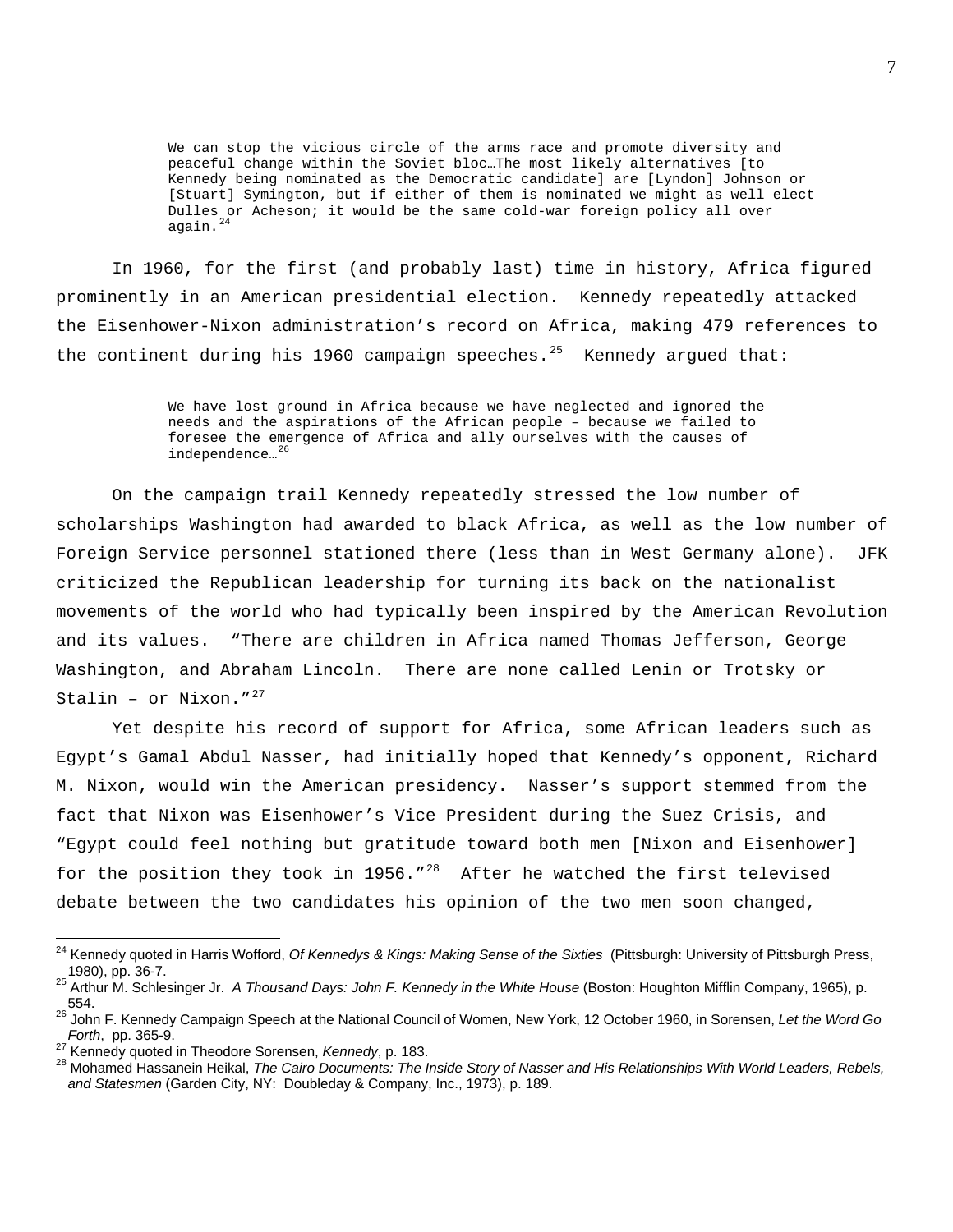however. Nasser was impressed with the Democratic candidate's apparent desire to understand the Third World. From that point onward Nasser decided that it was in Egypt's interest for Kennedy to win the election.<sup>[29](#page-8-0)</sup>

Additionally, Kennedy made a number of dramatic gestures to demonstrate his interest in Africa. When the Eisenhower administration declined to do anything to help African students who had scholarships from American universities but could not afford their travel fares to the United States, Kennedy arranged for the Joseph Kennedy Foundation to pay for their trip. When Guinea's President Sékou Touré requested a meeting with the Democratic candidate, Kennedy rented a helicopter to fly the African leader to Disneyland where the two held a wellpublicized meeting.

 Kennedy's campaign speeches and actions had sent a message of hope to the Third World. The Algerian *Front de Liberation Nationale* (FLN) held a vigil during the morning of November 9, 1960 to listen to the returns of the United States presidential election. There was cheering throughout the camp when John F. Kennedy had pulled ahead, but cursing when it appeared that Nixon might overtake him.<sup>[30](#page-8-1)</sup> When the final results of the election began to reach the rest of Africa, they were greeted with waves of exhilaration and optimism. Kennedy's narrow victory had provided Africans with the anticipation of a better future for their continent.

 President Gamal Abdul Nasser of Egypt was filled with a renewed sense of hope that he would finally be able to come to a genuine understanding with Washington.<sup>[31](#page-8-2)</sup> Ghanaian President Kwame Nkrumah wrote to the American Presidentelect expressing that he looked forward to "complete kinship" between the two heads of state.<sup>[32](#page-8-3)</sup> Senator Frank Church noticed a similar response from the masses while traveling through Africa a month after the election. "Whenever our presence became known, eager crowds would gather to shout, 'Kennedy, Kennedy'…For

 $\overline{a}$ 

<span id="page-8-0"></span><sup>29</sup> Nasser watched the September 1960 debate between Nixon and Kennedy while in New York during a trip to the United Nations. *See Ibid.,*, pp. 187-190.<br><sup>30</sup> Story told by Algerian Premier Ben Bella to John F. Kennedy, see Richard D. Mahoney, *JFK: Ordeal in Africa* (New York: Oxford

<span id="page-8-1"></span>University Press, 1983), p. 33.<br>Anthony Nutting, Nasser (New York: E.P. Dutton & Co., Inc., 1972), pp. 270-1.

<span id="page-8-2"></span>

<span id="page-8-3"></span><sup>&</sup>lt;sup>32</sup> Letter from Ghanaian President Kwame Nkrumah to President John F. Kennedy, 26 January 1961. President's Office Files, Box 117 "Countries", Folder "Ghana", JFKL.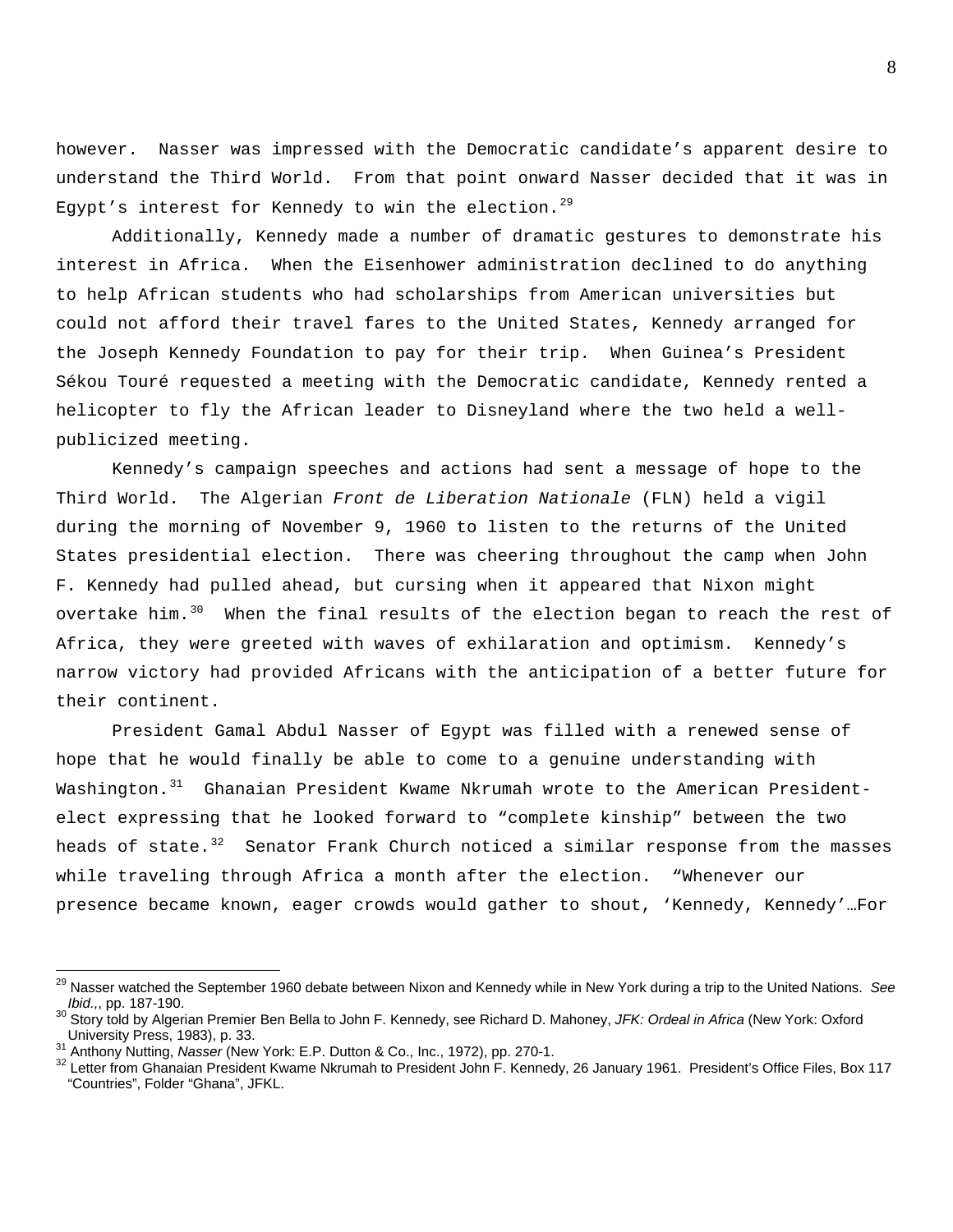the first time, our country was being identified, Arab and Black alike, with legitimate African aspirations.  $1^{33}$  $1^{33}$  $1^{33}$  It was clear:

> (F)rom the excitement that Ted Kennedy (who accompanied Church and other congressmen on the trip), although he was not yet a member of the Senate, elicited wherever we went, because he was known to be the new president's brother. And besides, of course, he had the Kennedy appearance, and was easily identified. There was an excitement throughout Africa at the time about Kennedy and some understanding that he had shown more interest in African affairs than previous presidents.<sup>[34](#page-9-1)</sup>

Kennedy became the thirty-fifth President of the United States of America during an exciting and optimistic time in Africa. The first wave of African independence had begun on March 6, 1957, when Kwame Nkrumah led Ghana away from its colonial past and to independence. By the time of Kennedy's inauguration on January 20, 1961, the dismantlement of the French colonial empire had resulted in the independence of an additional eighteen African states. Kennedy's sympathy for African nationalism, both as a Senator and on the 1960 campaign trail, had helped swell the African continent with hope that under his leadership the United States would be more responsive to its needs.

After winning the election Kennedy wasted no time in fulfilling his campaign promise to pay more attention to Africa. In December 1960, one month prior to taking office, Kennedy assigned a task force to study U.S. African policy. The task force discarded the idea that Africa was still a dependent of Europe and an area of non-interest for America. The task force report recognized African aspirations for independence, self-determination, economic development, and Cold War non-alignment – and suggested ways in which the United States could help facilitate these objectives.<sup>[35](#page-9-2)</sup> Clearly, this indicated that the administration intended to take a new and serious look at Africa.

 The importance of Africa to Kennedy was vividly illustrated by the fact that his first State Department appointment was G. Mennen "Soapy" Williams as Assistant Secretary of State for African Affairs. Williams was a long time advocate of civil rights in the United States, and shared with Kennedy a common

<span id="page-9-0"></span><sup>&</sup>lt;sup>33</sup> Frank Church, "Our Over Involvement in Africa," Congressional Record, 17 February 1965, pp. 2869-71.

<span id="page-9-1"></span><sup>&</sup>lt;sup>34</sup> Frank Church, recorded interview by Dennis J. O'Brien, 25 February 1969, John F. Kennedy Oral History Program, JFKL.<br><sup>35</sup> Report to the Honorable John F. Kennedy by the Task Force on Africa, 31 December 1960. John C.

<span id="page-9-2"></span>JFKL.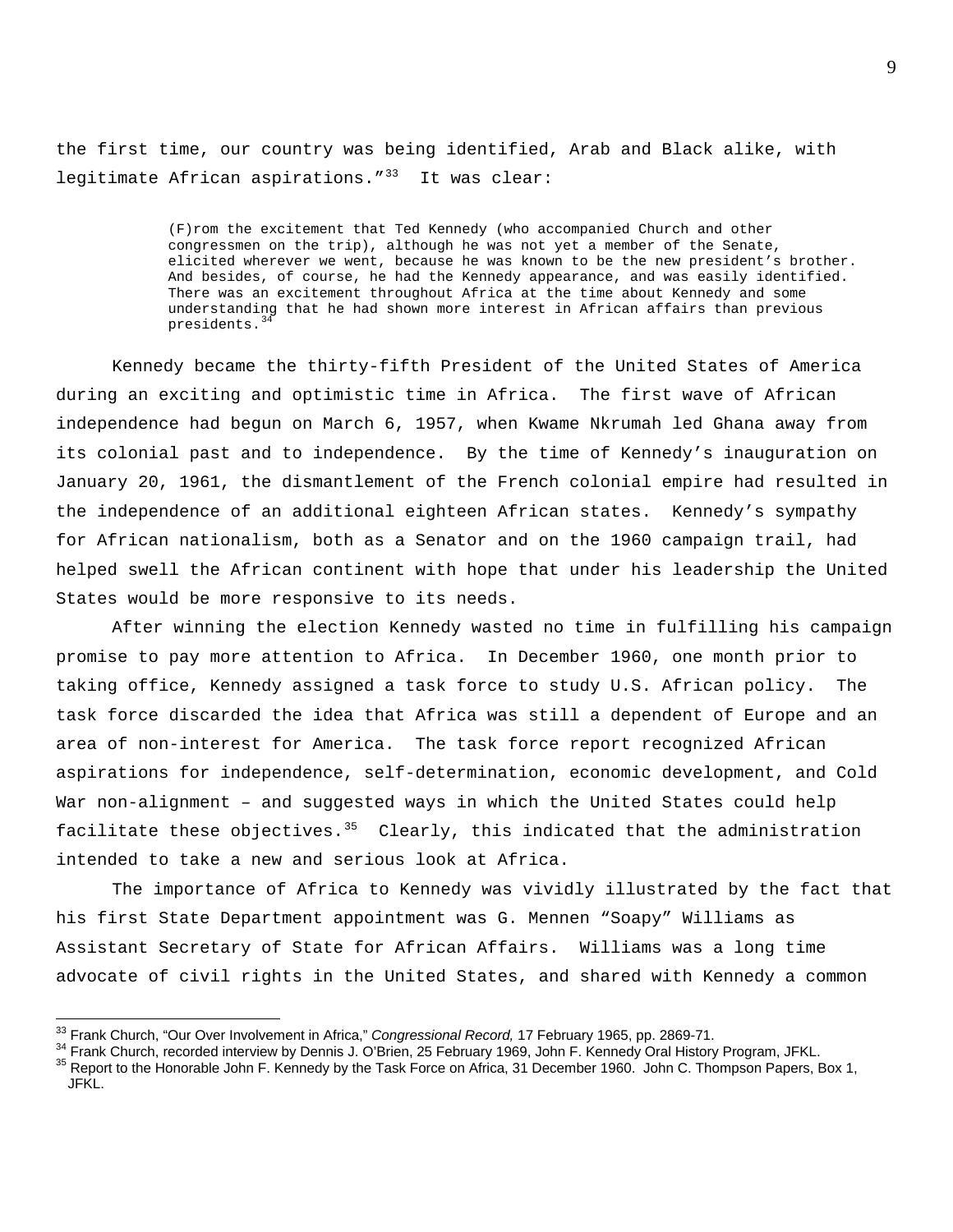vision of what America's role in Africa should be. Kennedy thought highly enough of the former progressive Governor of Michigan, that before naming him to head the African Bureau he considered Williams for Secretary of State. The selection indicated a new emphasis on the importance of African policy. Kennedy described Williams' post as "a position of responsibility second to none in the new administration."<sup>[36](#page-10-0)</sup> It became obvious that during the Kennedy presidency the State Department's Bureau of Western European Affairs would no longer determine U.S. policies towards Africa.

 Other prominent Africanists received important positions within the administration. Former Presidential candidate Adlai Stevenson was appointed United Nations Ambassador. Chester Bowles became Undersecretary of State and later Kennedy's Ambassador-at-large to the Third World. Kennedy also made an attempt to place ambassadors in African capitals that embodied the spirit of his New Frontier. The newly elected President replaced many Foreign Service bureaucrats and political appointees with young non-career professionals.<sup>[37](#page-10-1)</sup>

Unlike many of their predecessors, men like William Attwood in Guinea, John Badeau in Egypt, and Edmund Gullion in the Congo, had "been out in the world, spoke the necessary languages, were conversant with foreign affairs," and held views that they "could articulate with conviction."<sup>[38](#page-10-2)</sup> Kennedy's African ambassadors understood the languages, cultures, and problems of their posts. These new ambassadors were well received by African heads of state, who respected their ability to speak the local language as well as their personal access to Kennedy.

Even more important was the fact that these men actually wanted to serve in the countries to which they were assigned. William Attwood recalled in his memoirs that prior to leaving for his assignment as the Ambassador to Guinea, a journalist jokingly told him, "You must have written some lousy speeches for Jack to be sent to that dump." In fact, Attwood had been offered a few "more

 $\overline{a}$ 

<span id="page-10-1"></span><span id="page-10-0"></span> $36$  Kennedy quoted in Schlesinger, p. 555.<br> $37$  Undersecretary of State Bowles submitted a memorandum to Secretary of State Dean Rusk, President Kennedy, and the President's "talent search" committee on 18 December 1960 advising that the administration's top ambassadorships should be filled with people "from the outside [of the foreign service] who are unhampered by past loyalties and associations," and who would "have the capacity for fresh affirmative thinking, and for dealing with the new powerful forces which are shaping events throughout the world." *See* Chester Bowles *Promises to Keep* (New York: Harper & Row, 1971), p. 605. 38 Attwood, *The Reds and the Blacks*, p. 19.

<span id="page-10-2"></span>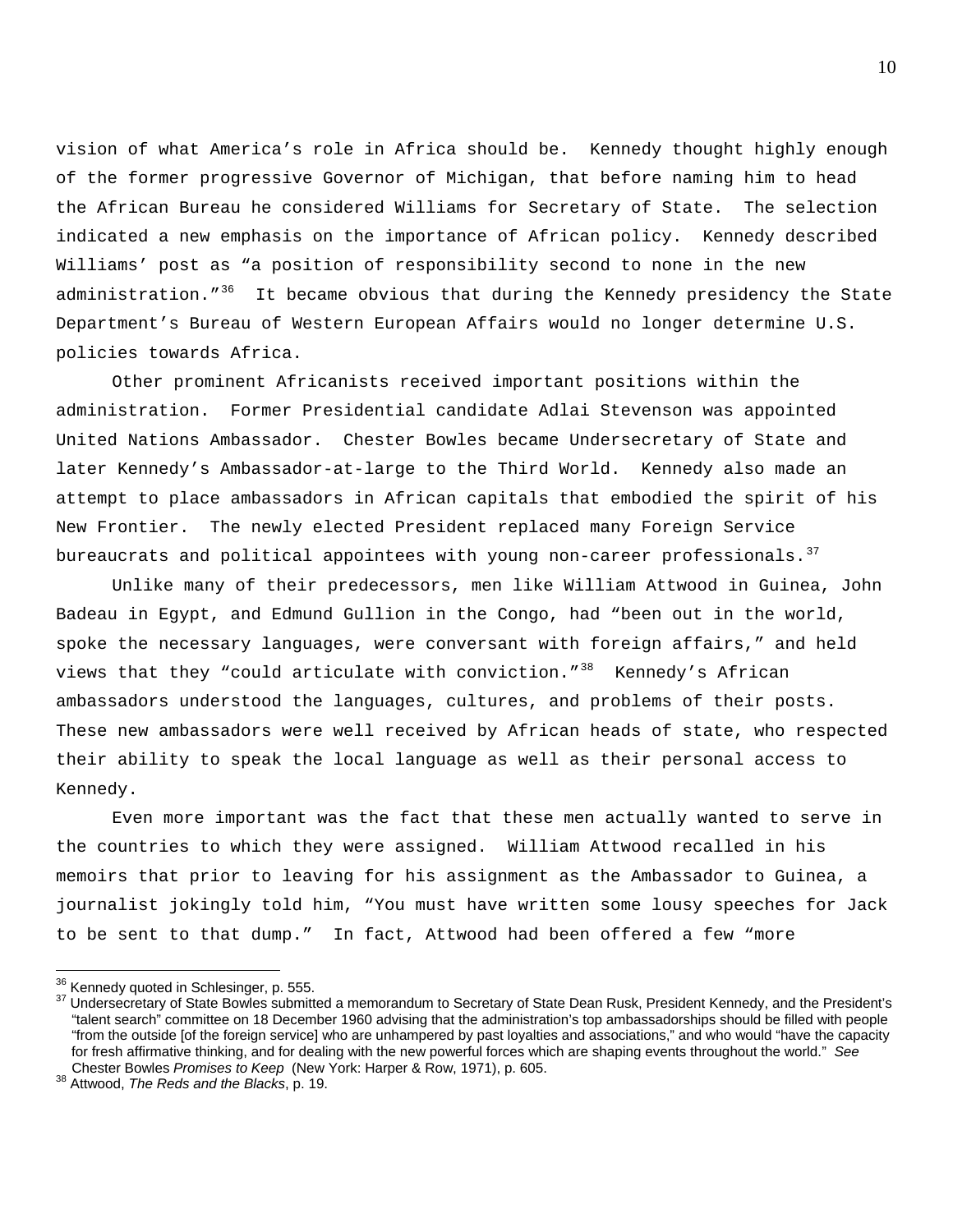prestigious" posts – but turned them down and specifically asked to go to Conakry.<sup>[39](#page-11-0)</sup> Eisenhower's representatives to Africa, as well as the majority of ambassadors from Communist states, too often thought of Africa as an undesirable "hardship" post. Africans easily sensed this, and did not like it.  $^{40}$  $^{40}$  $^{40}$  Attwood was typical of Kennedy's New Frontier ambassadors. They were men eager to accept the new and unknown challenge of fighting the Cold War in post-colonial Africa.

With his ambassadors in place and building from the recommendations of his African task force, President Kennedy implemented a four-pronged approach to court African nationalism. His policy was to oppose European colonialism, accept African non-alignment, initiate economic programs to help aid in Africa's development, and launch personal diplomacy to build a working relationship between himself and the leaders of Africa's independence movement.

The Kennedy administration made a concerted effort to disengage itself from the African policies of its European allies. Making a huge departure in U.S. foreign policy, the young President resolutely declared that America was on the side of those seeking independence in the Third World. "Their revolution is the greatest in human history. They seek an end to injustice, tyranny, and exploitation."<sup>[41](#page-11-2)</sup>

Within a month of taking office, President Kennedy had met with the National Security Council to revise the operating procedures for U.S. policy toward Africa. Kennedy argued that it was imperative for Washington to discard the Eisenhower policy of deferring U.S. African policy to its European allies. On February 13 1961, Kennedy signed National Security Action Memorandum No. 16, which provided "flexibility for the United States to supplement Western support to newly-independent areas whenever such action constitutes a revision of State interest." $42$  Writing to the President two days later, Secretary of State Dean Rusk noted that the new policy would allow the White House the elasticity to pursue its own African policy.<sup>[43](#page-11-4)</sup>

<span id="page-11-2"></span><span id="page-11-1"></span>

<span id="page-11-0"></span><sup>&</sup>lt;sup>39</sup> William Attwood, *The Twilight Struggle: Tales of the Cold War* (New York: Harper & Row, Publishers, 1987), p. 225.<br><sup>40</sup> Sorensen, *Kennedy*, p. 279 and Attwood, *The Twilight Struggle*, p. 231.<br><sup>41</sup> Public Papers of Printing Office, 1962), p. 397.

<span id="page-11-3"></span><sup>42</sup> National Security Action Memorandum No. 16, 13 February 1961. General Records of the Department of State, Box 1 "National Security Action Memo Files, 1961-1968", Record Group 59, NA.

<span id="page-11-4"></span><sup>43</sup> Memorandum from Secretary of State Dean Rusk to President John F. Kennedy, 15 February 1961., *ibid.*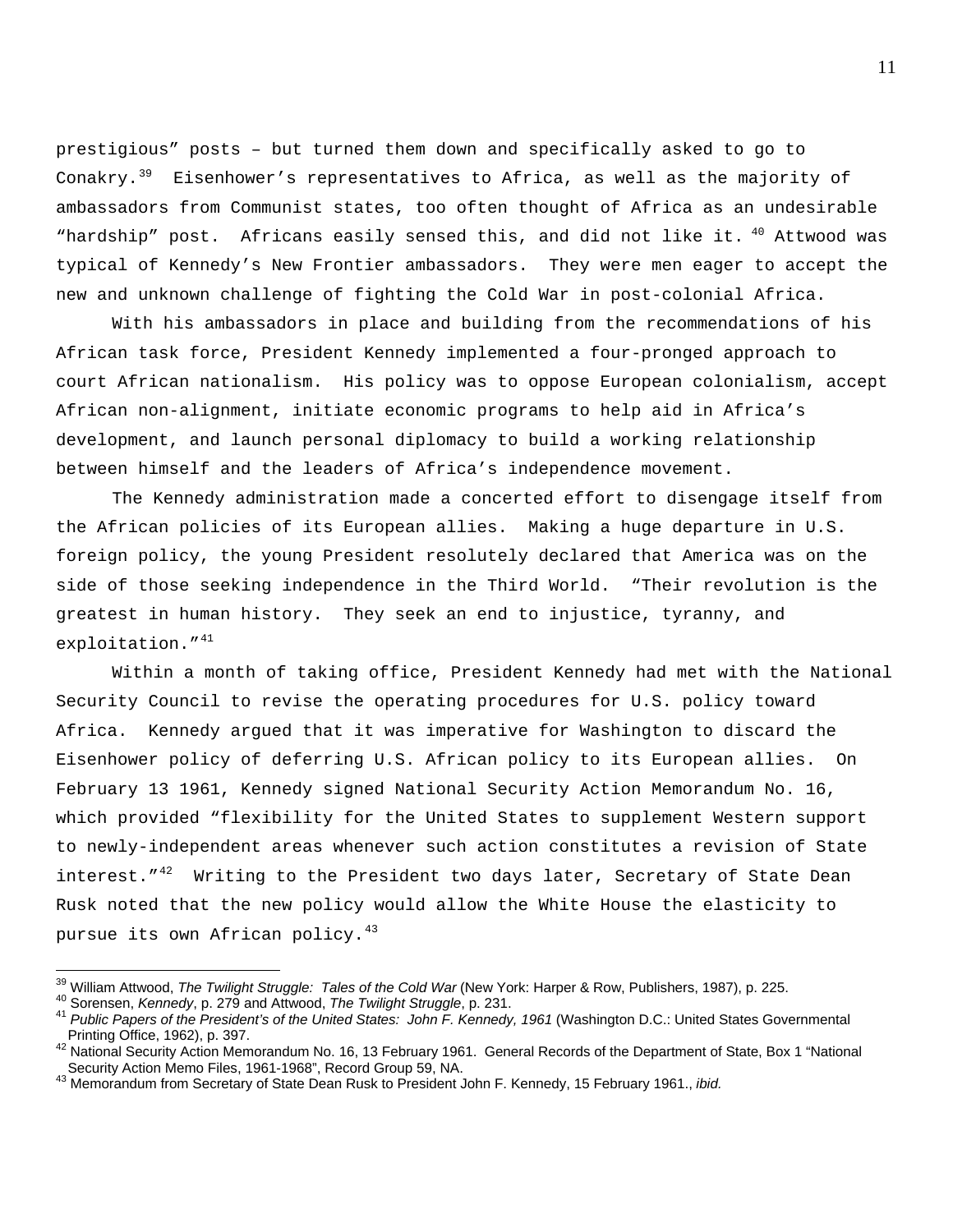Backed by Kennedy's support, administration staffers were frank in their support of decolonization. Shortly after taking office, G. Mennen Williams created a small controversy when he proclaimed "Africa for the Africans," a vision for the continent in which Africans would control their own political destiny. This statement created a furor amongst both the press and "Europeanists" within the administration and Congress. President Kennedy, however, stood by his Assistant Secretary of State for African Affairs, and responded in a March 1, 1961 press conference, "I do not know who else Africa should be for."<sup>[44](#page-12-0)</sup>

This was not merely airy rhetoric, as early as the summer of 1961 the new administration began pressuring Portugal on self-determination for its African territories.<sup>[45](#page-12-1)</sup> Responding to Portugal's suppression of a rebellion in Angola, the U.S. backed a United Nations resolution advocating Angolan self-determination. The administration further pressured the Portuguese by terminating commercial arms sales to Lisbon, reducing its military aid program to that country from \$25 million to \$3 million, and authorizing the CIA to initiate modest financial support to Angolan nationalists. Clearly the days of allowing a NATO ally a free hand in Africa had come to an end.

The second element of Kennedy's policy towards Africa was to accept African Cold War neutrality. Kennedy was opposed to the famous John Foster Dulles principle, which held that *any* neutralism was a "transitional stage to Communism." JFK feared that ostracizing Third World nationals would only provide "an open invitation to the Soviet Union to exploit discontent and hunger" throughout the developing world.<sup>[46](#page-12-2)</sup> "To dismiss or denounce these men [Third World nationalists] for every foolish thing they said or did, to cut off our aid food shipments every time they aroused our displeasure,…would only play into the hands of the Communists."<sup>[47](#page-12-3)</sup>

<span id="page-12-0"></span><sup>44</sup> President John F. Kennedy News Conference, Q&A with Reporters, 1 March 1961. *Public Papers of the Presidents of the United* 

<span id="page-12-1"></span><sup>45</sup> National Security Action Memorandum No. 60, "U.S. Actions in Relation to Portuguese Territories in Africa," From National Security Advisor McGeorge Bundy to Secretary of State Dean Rusk, 14 July 1961. *See* Edward B. Claflin, ed. *JFK Wants to Know: Memos* 

<span id="page-12-2"></span>Quoted from Kennedy's book Strategy of Peace, pp. 217-9, cited in Douglas Little, "JFK, Nasser, and Arab Nationalism," The Journal of American History, 75, September 1988, p. 503.

<span id="page-12-3"></span>*a*<sup>47</sup> Kennedy quoted by Sorensen, *Kennedy*, p. 540.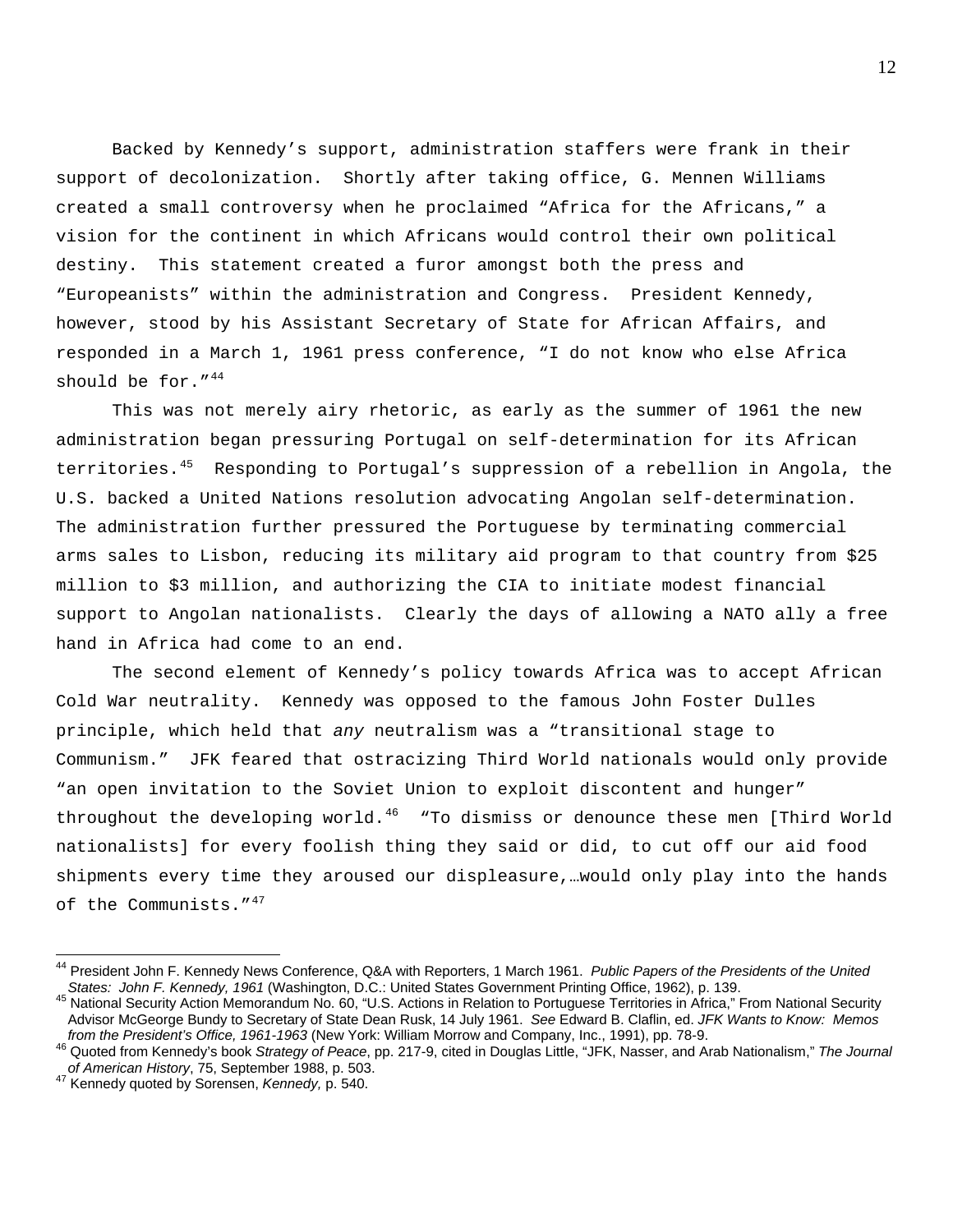Kennedy believed that "real" neutralism, which he defined as neutralism consisting of balanced criticism of both the United States and the Soviet Union, was acceptable. "We shall not always expect to find them [non-aligned countries] supporting our view. But we shall always hope to find them strongly supporting their own freedom."<sup>[48](#page-13-0)</sup> Citing America's own neutralist past as an example, he stated that a policy of neutrality made good sense for newly independent and underdeveloped nations who were engrossed with their own internal troubles. "If neutrality is the result of a concentration on internal problems, raising the standard of living of the people and so forth, particularly in the underdeveloped countries, I would accept that.  $149$  $149$ 

Kennedy's pre-inauguration task force concluded that the "non-alignment of African states in the Cold War is in no sense detrimental to our interests."<sup>[50](#page-13-2)</sup> In fact, the task force argued that Cold War non-alignment would work in America's favor because the United States "welcomed diversity, but the Communists cannot."<sup>[51](#page-13-3)</sup> The new administration theorized that the United States could win the Cold War in Africa simply by preventing its newly independent nations from going Communist.

A third aspect of Kennedy's African policy was to assist in that continent's development by raising the African standard of living through U.S. aid and trade. Kennedy was skeptical of sending military aid to Africa or demanding that African countries fight against Communism without first alleviating the continent's economic misery. The first step in aiding Africa, Kennedy proclaimed, was to "cure the social chaos in which Communism has always thrived."<sup>[52](#page-13-4)</sup>

The President and his staff hypothesized that through modernization, African nations would grow into economic and political maturity. Economic stability would lead to political stability, which in turn would prevent Communist subversion. Kennedy stated the importance of U.S. aid to African development:

> If African progress falters because of a lack of capital and education, if these new states and emerging peoples turn bitter in their independence, then the reason will be that the Western powers, by

<span id="page-13-0"></span><sup>&</sup>lt;sup>48</sup> Kennedv quoted by Sorensen, Ibid., p. 538.

<span id="page-13-2"></span><span id="page-13-1"></span><sup>49</sup> Kennedy quoted by Little, p. 503.<br><sup>49</sup> Kennedy quoted by Little, p. 503.<br><sup>50</sup> Report to the Honorable John F. Kennedy by the Task Force on Africa, 31 December 1960. John C. Thompson Papers, Box 1,  $JFKL.$ <br>51 *Ibid.* 

<span id="page-13-3"></span>

<span id="page-13-4"></span><sup>51</sup> *Ibid.* 52 Sorensen, *Kennedy*, pp. 529-30.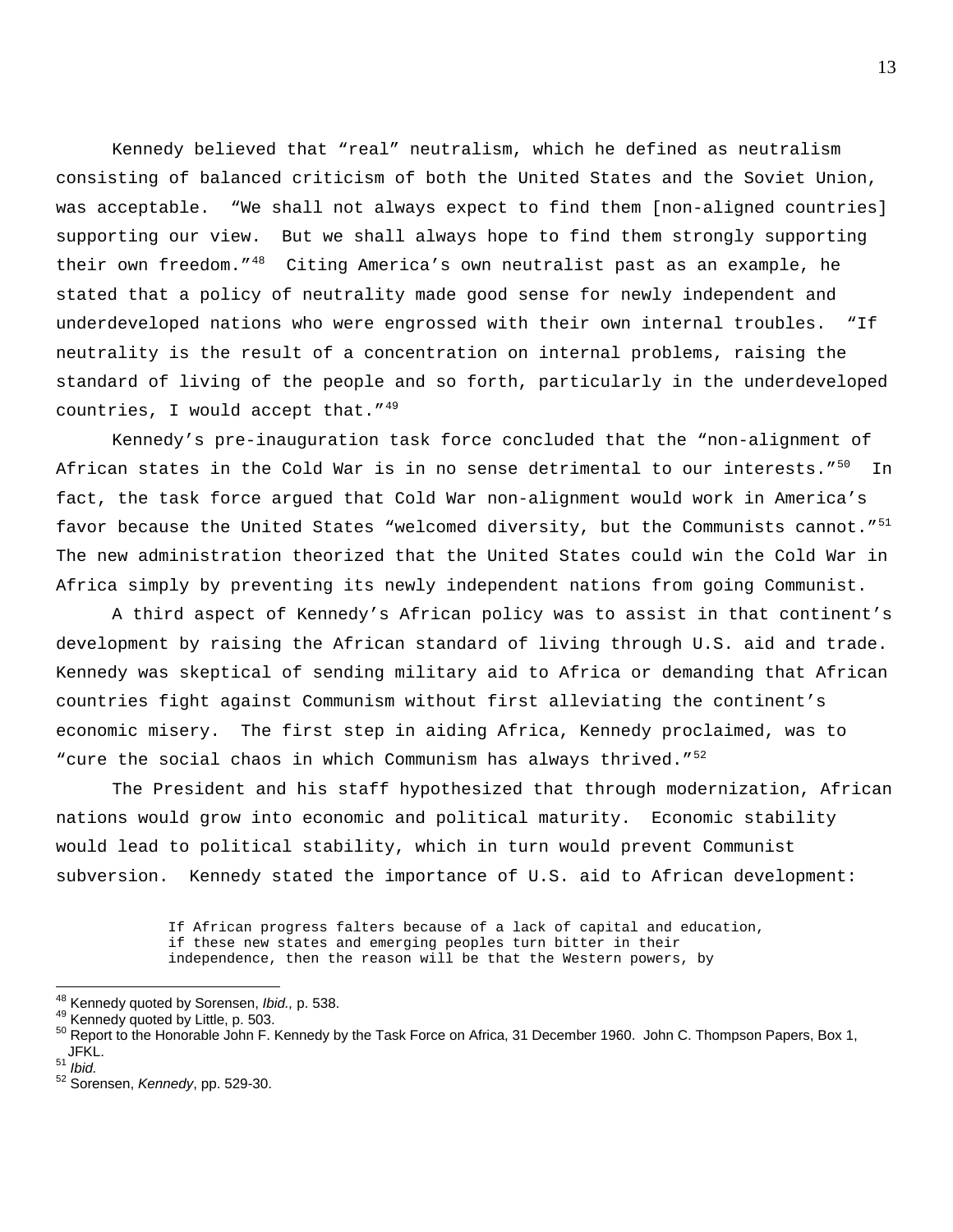indifference or lack of imagination, have failed to see that it is their own future that is at stake.  $53$ 

The Peace Corps was the cornerstone of Kennedy's Third World development plan. The logic behind the creation of the Peace Corps was two fold; it provided grass roots humanitarian aid (on African terms) while at the same time acted as a counterweight to the work of Eastern Bloc professionals – doctors, engineers, teachers - who Kennedy saw as "missionaries for international Communism."<sup>[54](#page-14-1)</sup>

 While the Peace Corps fell short in terms of improving African living standards, it became arguably the most successful foreign policy strategy for improving America's image in the Third World. Peace Corps monuments such as irrigation systems, water pumps, and higher crop yields won the United States respect and admiration amongst Africans and successfully won the Cold War propaganda campaign against Khrushchev's 'missionaries.'

 The fourth, but ultimately most important, facet of President Kennedy's approach in dealing with Africa was his use of personal diplomacy with the leaders of that continent. When Kennedy took office in January 1961 the United Nations General Assembly was in plenary session. Leaders from across the world were in New York City and virtually all wanted to visit the new American President. Kennedy made it clear to his staff that he wanted to meet with Africans. "If African leaders want to meet me, good. Invite them down here *unofficially*."[55](#page-14-2)

 Many Africans came to visit Kennedy on that occasion, and they would continue to visit the White House at an unprecedented pace throughout Kennedy's tenure. Kennedy opened up his 1600 Pennsylvania mansion to receive eleven African leaders in 1961, ten in 1962, and another seven in 1963.<sup>[56](#page-14-3)</sup> With his natural charm, grace, and informality he was able to put his African guests at ease by conveying to them his profound sympathy for African nationalism. He won the admiration of African leaders by attempting to see African problems not as an

<span id="page-14-0"></span><sup>53</sup> Kennedy quoted by Attwood, The Reds and the Blacks, p. 19.

<span id="page-14-1"></span><sup>54</sup> Kennedy quoted by Harris Wofford in Thomas Borstelmann, "Hedging Our Bets and Buying Time': John Kennedy and Racial<br>Revolutions in the American South and South Africa," *Diplomatic History*, 24:3, Summer 2000, p. 448.

<span id="page-14-2"></span><sup>&</sup>lt;sup>55</sup> Kennedy quoted by G. Mennen Williams in G. Mennen Williams, Africa for the Africans (Grand Rapids: William B. Eerdmans Publishing Company, 1969), p. 161.

<span id="page-14-3"></span><sup>56</sup> Schlesinger, p. 558.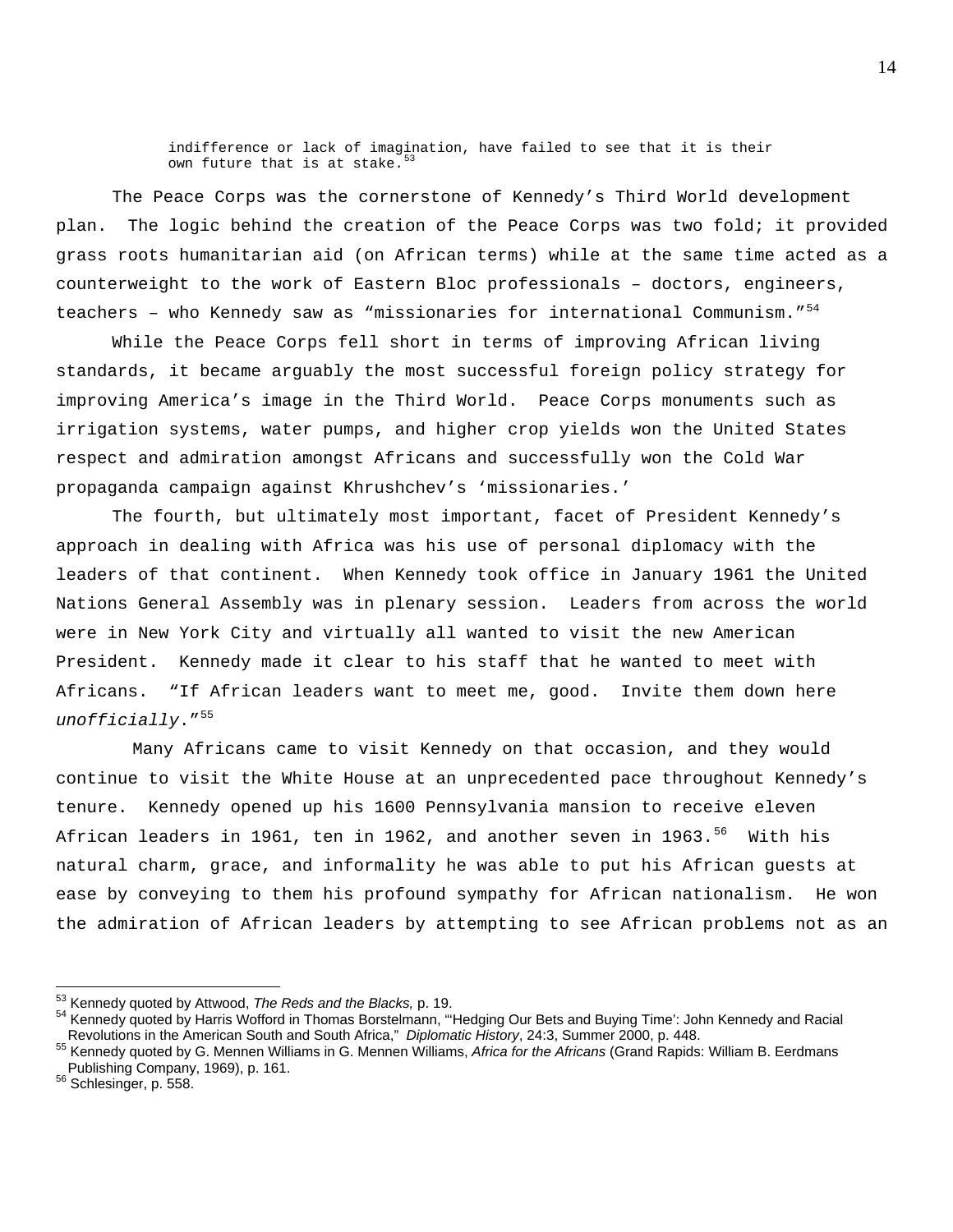ally of the European colonial powers, but as the Africans themselves saw their problems.

Although Kennedy had little prior contact with either Africans or African Americans prior to assuming the presidency, American Civil Rights activist James Meredith believed that in personal terms, he was the first American president who was not a racist.<sup>[57](#page-15-0)</sup> Likewise, scholar Thomas Borstlemann concludes that the generational contrast between Kennedy and Eisenhower was most pronounced in the way in which they related to individuals with darker skin.<sup>[58](#page-15-1)</sup> This may account for why Kennedy was much more at ease in his personal relations with African nationalists than any of his predecessors had been. This distinction in attitude and treatment was easily noticed and appreciated by Kennedy's African guests.

Further impressing his African guests was Kennedy's remarkable knowledge of Africa. He was well-versed in African history, could refer to African personalities and issues, cite statistics and facts, and discuss in detail the various members of a leader's governmental cabinet. G. Mennen Williams remembered introducing the President to African leaders:

> [A]fter the two had shaken hands and talked together a few minutes, seeing him walk to a globe in the corner of the office, twirl it, and haltingly put his finger on that leader's country. (Alternatively, I imagine that one or two African leaders or ambassadors may well have asked him with corresponding uncertainty, "Where is Massachusetts?") This unaffected, ingenuous approach impressed Africans deeply.

This led some Africans to say after their meeting with Kennedy that the "American President knew more about their countries than they did themselves."<sup>[60](#page-15-3)</sup> After each White House meeting the visiting dignitary was brought upstairs to the Kennedy family's private quarters and introduced to the President's wife and children – an action that deeply touched Kennedy's foreign visitors.  $61$  Somali Prime Minister Abdirashid Ali Shermarke later remembered that Kennedy possessed a unique ability "to make himself a friend – immediately." "I had an unlimited

<span id="page-15-0"></span><sup>57</sup> James Meredith quoted in Thomas Borstelmann, *Cold War and the Color Line: American Race Relations in the Global Arena* (Cambridge, Harvard University Press, 2001), p. 138. 58 *Ibid.,* p. 137. 59 Williams, p. 161. 60 Schlesinger, p. 559. 61 Sorensen, *Kennedy,* p. 577.

<span id="page-15-1"></span>

<span id="page-15-2"></span>

<span id="page-15-3"></span>

<span id="page-15-4"></span>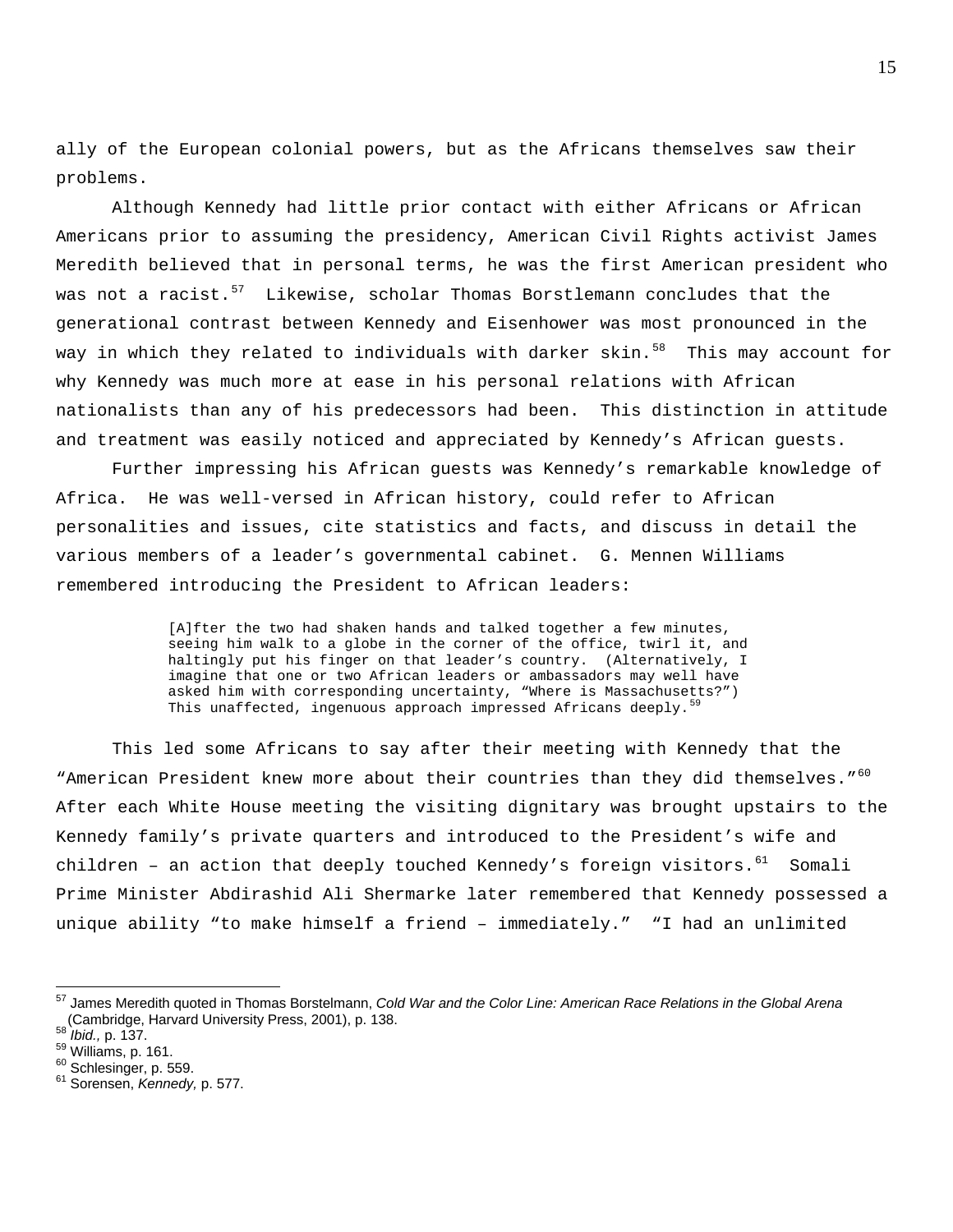respect for the man, an unlimited respect for the man, beyond any doubt," Shermarke said of his meeting with the American President.  $62$ 

The National Security Council recognized how much Africans appreciated the attention Kennedy gave them and concluded that America's most important asset in dealing with African nationalists was, "the President's status and personal relations" with African leaders, "on which we can draw heavily."<sup>[63](#page-16-1)</sup> Administration staff member Arthur Schlesinger, Jr. remembered Kennedy's warm relationship with African leaders:

> One after another, they left his presence with admiration for his "sensibility", pride in what they now felt to be a special relationship, a conviction that Kennedy's America, even if it could not do everything at once, was basically with them, and, most of all, a fascination with Kennedy himself.<sup>[64](#page-16-2)</sup>

Kennedy's personal diplomacy was further supplemented by the efforts of G. Mennen Williams. The head of the State Department's African Bureau made several trips to Africa meeting with Africa's leaders and serving as Kennedy's personal representative.<sup>[65](#page-16-3)</sup> Williams and his wife traveled through Africa with the same vigor they showed in campaigning through Michigan. The couple:

> …toured Africa as they had toured every county in Michigan. No African nation was too small or politically insignificant for them, just as no Michigan town or county had been too small for the governor to visit. During the 1960s, Africa was changing rapidly and gaining the world's attention. Mennen and Nancy made many friends there on behalf of the United States.<sup>[66](#page-16-4)</sup>

Through his personal contacts with African leaders, Williams was able to "correct the views of U.S. African policy and thereby increase good will toward the U.S." $67$ 

In his first year in office Kennedy more than doubled U.S. economic aid to Africa, expanded the U.S. diplomatic presence on the continent, made a deliberate effort to meet with African dignitaries, and launched new American foreign policy

<span id="page-16-1"></span>

<span id="page-16-3"></span><span id="page-16-2"></span>

<span id="page-16-0"></span><sup>&</sup>lt;sup>62</sup> Abdirashid Ali Shermarke, recorded interview by E.A. Bayne, 4 August 1965, John F. Kennedy Oral History Program, JFKL.<br><sup>63</sup> Borstelmann, *Hedging our Bets*, p. 438.<br><sup>64</sup> Schlesinger, p. 559.<br><sup>65</sup> Report prepared by S September 1, 1961", 25 September 1961, in *Foreign Relations of the United States, 1961-1963, Africa, Volume XXI, pp.* 302-3.<br>(Hereafter referred to as Summary of Williams Trip).

<span id="page-16-4"></span><sup>&</sup>lt;sup>66</sup> Helen W. Berthelot, *Win Some, Lose Some: G. Mennen Williams and the New Democrats* (Detroit: Wayne State University Press, 1995), p. 215.

<span id="page-16-5"></span><sup>67</sup> *See Summary of Williams Trip.*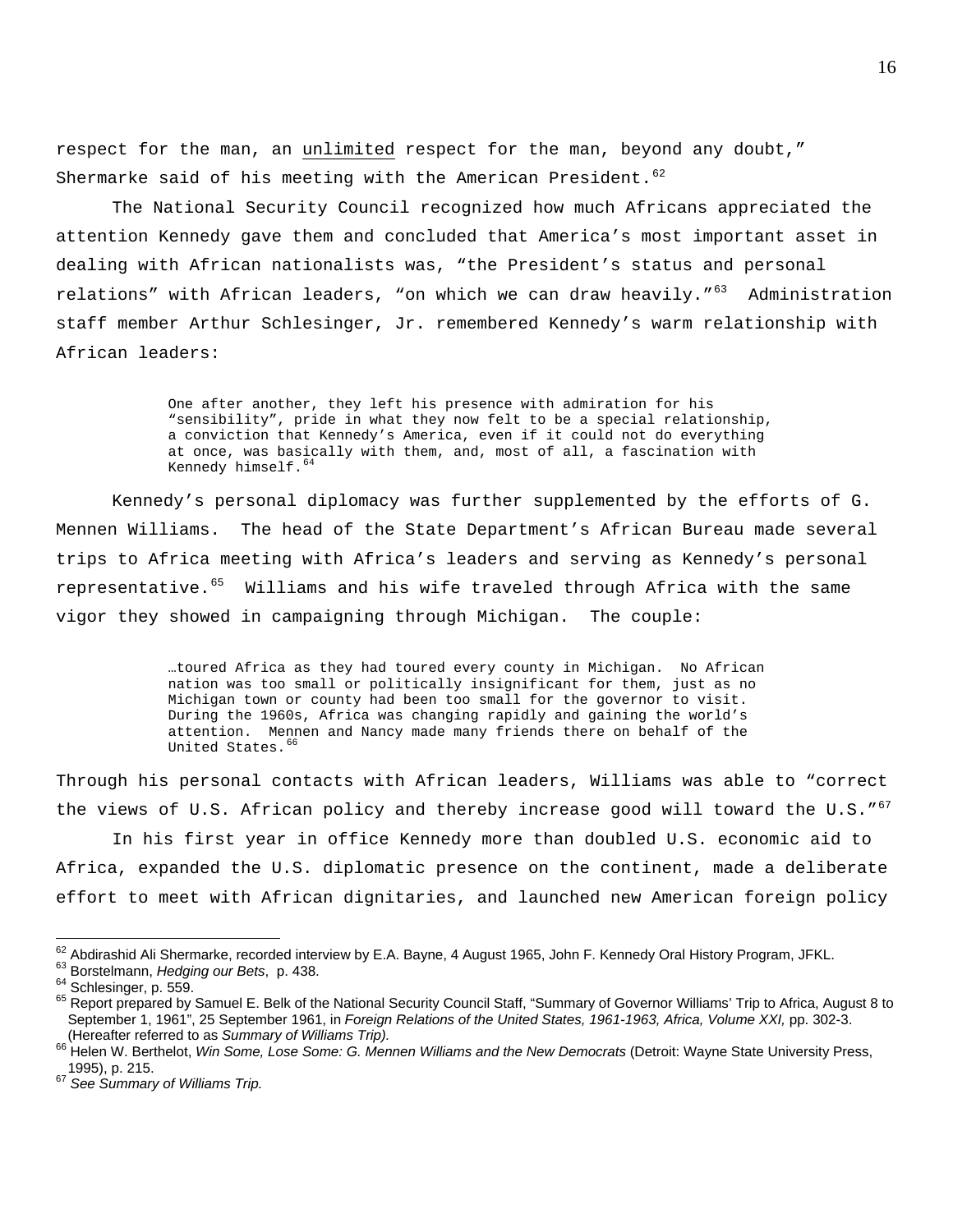initiatives. All of these actions were undertook in an attempt to court African nationalism.

 Throughout his term in office Kennedy continued this policy of courting African nationalism. Prior to his inauguration the Eisenhower administration had already written off countries such as Guinea, Egypt, and Ghana as hopelessly lost to the Soviet orbit. But by late 1962 Kwame Nkrumah and Gamal Abdul Nasser felt that Kennedy was the only western leader that they could trust. Guinea's Sékou Touré referred to Kennedy as his "best friend in the outside world" and said that the, "Guinean people now regard America as their best friend."<sup>[68](#page-17-0)</sup> In Alqeria, a country whose independence from France Eisenhower had tried to prevent, Kennedy had attained an almost folk hero stature for the way in which he had supported Algerian self-determination. Ben Bella and the rest of the Algerian government could not help but be eternally grateful for Kennedy's 1957 stand in support of their cause. These were not isolated incidents, for such success stories were replicated all across the African continent, at great benefit to U.S. foreign policy.[69](#page-17-1)

John F. Kennedy saw Africa as an arena of considerable Cold War rivalry in which vigorous American involvement was essential. The courting of Africa's nationalist leaders was one of the key foreign policy initiatives of his administration. Although the recurring intrusion of Cold War crises in such places as Berlin, Cuba, and Vietnam hampered his activism, he still managed to successfully realign American diplomacy towards Africa to accommodate the needs and aspirations of the leaders of that continent.

The arguments made by Noer and Kolko that Kennedy's African policy did not differ much from the policies of previous administrations simply do not hold true.<sup>[70](#page-17-2)</sup> Such assessments ignore the numerous changes he made in U.S. policy towards Africa. Kennedy aide Theodore Sorensen wrote that Kennedy "succeeded beyond his own expectations in dispelling the notion that the United States was

<span id="page-17-0"></span><sup>68</sup> Touré quoted by Attwood, The Reds and the Blacks, p. 129.

<span id="page-17-1"></span><sup>&</sup>lt;sup>69</sup> I am currently working on my PhD dissertation at The George Washington University in which I use case studies to examine Kennedy's relations with Kwame Nkrumah (Ghana), Sékou Touré (Guinea), Gamal Abdul Nasser (Egypt), Ahmed Ben Bella (Algeria), William Tubman (Liberia), Julius Nyerere (Tanzania), and Felix Houphouët-Boigny (Ivory Coast).<br><sup>70</sup> Noer, "New Frontiers and Old Priorities in Africa," and Kolko.

<span id="page-17-2"></span>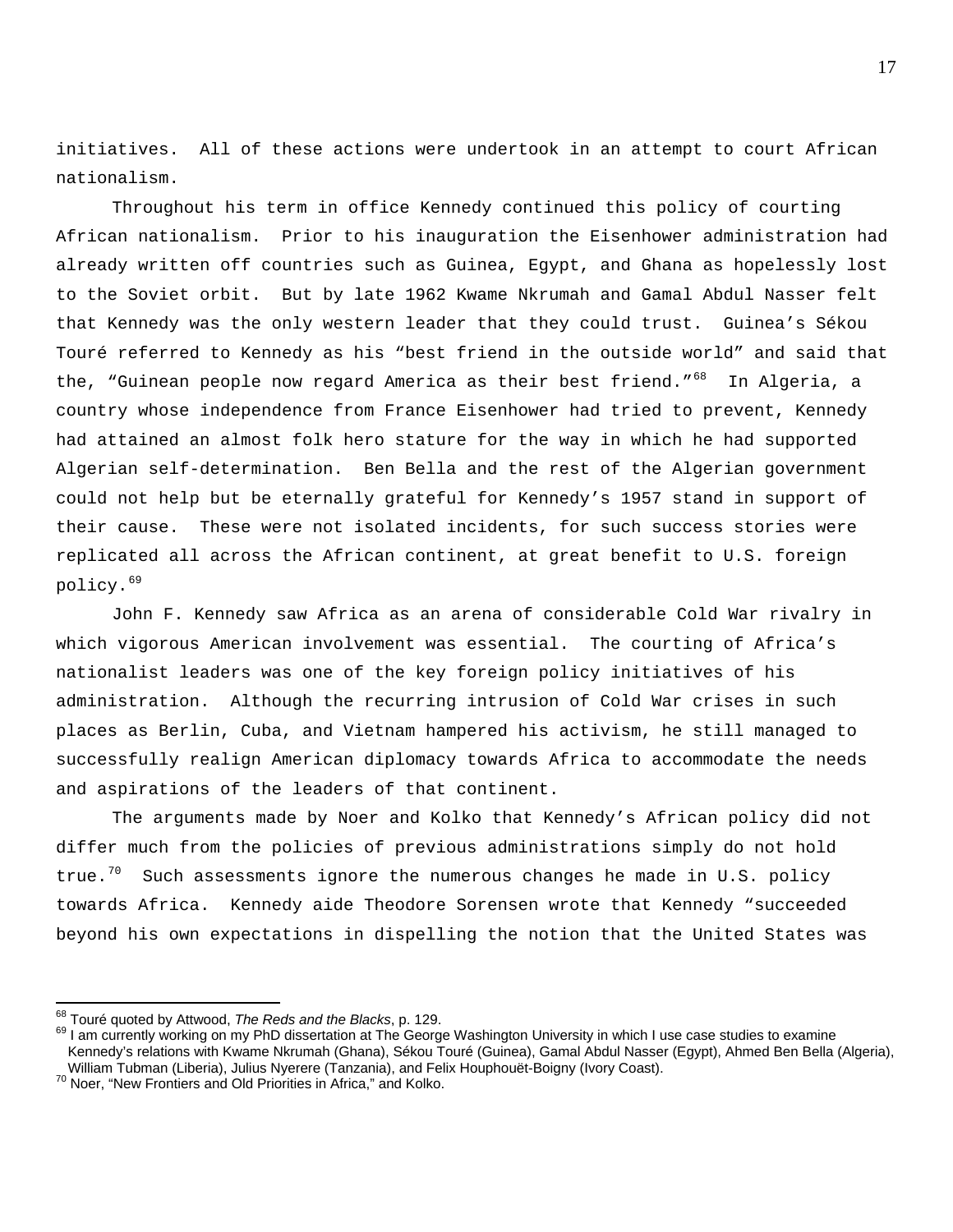unconcerned, conservative, and committed to the status quo."<sup>[71](#page-18-0)</sup> During the Kennedy Presidency, the United States was for the first time viewed as being sympathetic to the aspirations of Third World nationalism. In Africa, Kennedy became well respected for his aggressive efforts to find common ground with popular Pan-Africanist leaders like Sékou Touré, Gamal Abdul Nasser, and Kwame Nkrumah. Despite the reservations of both his NATO allies and domestic political opponents, Kennedy wholeheartedly courted these 'radical' African leaders. He did so because he felt that it was not only the right thing to do, but also in his country's national interest.

Senator Frank Church proclaimed that Kennedy was "the first American president to take a personal interest in African affairs. He understood the importance of the collapse of colonialism on that continent, the emergence of the independent governments, and the need for the United States to establish good relations with these governments." $^{72}$  $^{72}$  $^{72}$  Kennedy's Ambassador to Guinea wrote:

> As for African policy during the Kennedy Administration, the main changes were that we began to talk to Africans about Africa as Americans and not as junior partners of France and England. Also we became less suspicious of nonalignment. So far as Africans were concerned, these changes did add up to a new policy.  $73$

Africans sensed a genuine sincerity in Kennedy's sympathy for their cause. For Africans it was JFK's *words* that spoke louder than his *actions*. Senegalese President Léopold Sédar Senghor said that after Kennedy's 1957 speech on Algeria there was no doubt in Africans' minds where the future American President's sympathies lie.<sup>[74](#page-18-3)</sup> Africans "considered that Mr. Kennedy's political attitudes were even more important than his efforts to aid their economies."<sup>[75](#page-18-4)</sup> According to Senghor, "African chiefs of state had a feeling of great esteem, I can even say, great admiration, for President Kennedy."<sup>[76](#page-18-5)</sup> Julius Nyerere, Ahmed Ben Bella, Kwame Nkrumah, and others understood that at times global Cold War considerations and the democratic nature of the American political system prevented Kennedy from

<span id="page-18-0"></span><sup>71</sup> Sorensen, Kennedy.

<span id="page-18-2"></span>

<span id="page-18-3"></span>

<span id="page-18-5"></span><span id="page-18-4"></span>

<span id="page-18-1"></span><sup>&</sup>lt;sup>72</sup> Church, oral history interview.<br><sup>73</sup> William Attwood, oral history statement, 8 November 1965, John F. Kennedy Oral History Program, JFKL.<br><sup>74</sup> Mahoney, p. 22.<br><sup>75</sup> Quoted from the journal, *West Africa, see* Schlesi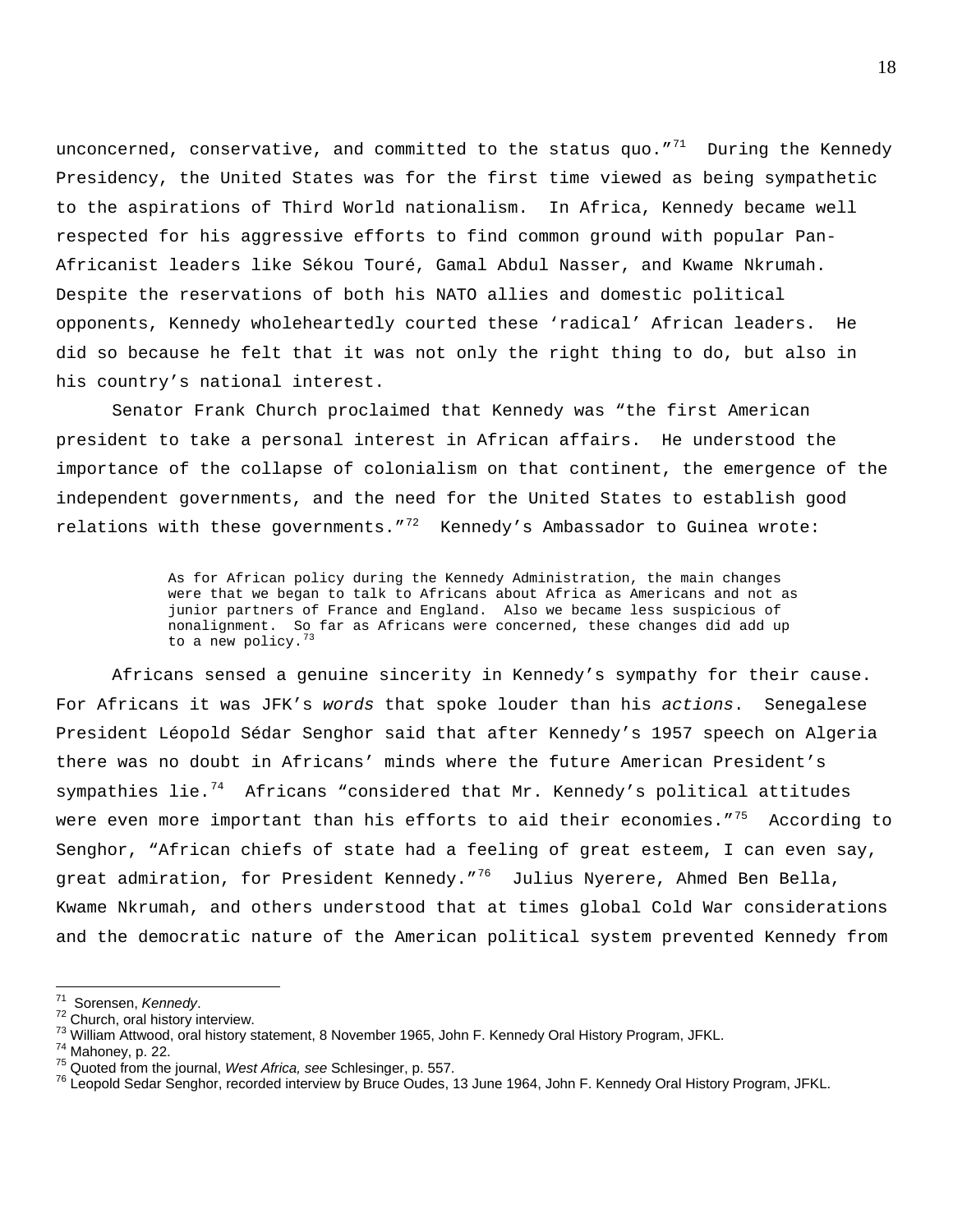doing as much for their continent as he would have liked to. Nonetheless, Africans were touched that a Western leader would show concern for their plight, and were overcome with grief after learning of the American President's assassination.

The news of Kennedy's assassination spread rapidly through Africa – from Algiers to Dar es Salaam, Cairo to Accra, and even in the most distant and isolated villages, Africans mourned. In Nairobi, Kenya for example, six thousand people packed a cathedral for the American President's memorial service. $^{77}$  $^{77}$  $^{77}$  Kenyan leader Tom Mboya said that the news of Kennedy's death was deeply felt in his country:

> [T]he shock that was registered in this country was particularly noticeable because it was the first time that the death of a foreigner, and a foreign head of State, had registered so sharply. It was as though someone very close at home had died and people reacted spontaneously in practically every little town and village in this country…I saw very clearly that President Kennedy's personality had penetrated deep in the villages quite remote from the normal political atmosphere of the country…[In Africa] President Kennedy offered much excitement and hope in the future. [Africans] saw in him a young man who understood the modern world and the problems of the younger generation… Another thing is that people saw in President Kennedy, in Africa at any rate, a very enlightened approach insofar as the Cold War was concerned…[Kennedy] gave the world that much more hope.<sup>[78](#page-19-1)</sup>

Days after the tragic events that took place in Dallas, the British Ambassador to the Ivory Coast telegraphed London that Kennedy would soon join Patrice Lumumba as an African martyr. The American President, he concluded, had "captured the imagination of the Africans both because of his youth and 'dynamism' and because they regarded him as responsible for the policy of standing up to the (racism in the American) South." Her Majesty's representative in Abidjan ended his dispatch by predicting that if Lyndon Johnson continued JFK's policies towards Africa, "the President's death may be found to have given quite a boost to the American effort in this part of the world."<sup>[79](#page-19-2)</sup>

Sadly Johnson did not maintain JFK's policy of courting African nationalists. Yet despite the fact that American policy makers have neglected Africa for so long following his death, Africans still fondly remember the legacy

<span id="page-19-0"></span><sup>&</sup>lt;sup>77</sup> Attwood, The Reds and the Blacks, p. 146.

<span id="page-19-2"></span><span id="page-19-1"></span><sup>&</sup>lt;sup>78</sup> Tom Mboya, recorded interview by Gordon P. Hagberg, 10 March 1965, John F. Kennedy Oral History Program, JFKL.<br><sup>79</sup> Telegram from British Embassy in Abidjan, Ivory Coast to R.J. Stratton, Esquire, West and Central Afr Foreign Office, 25 November 1963. Reports on the "International Reaction to Death of President Kennedy, 1963." Records of the Foreign Office, 371/168407, Public Records Office, London, United Kingdom.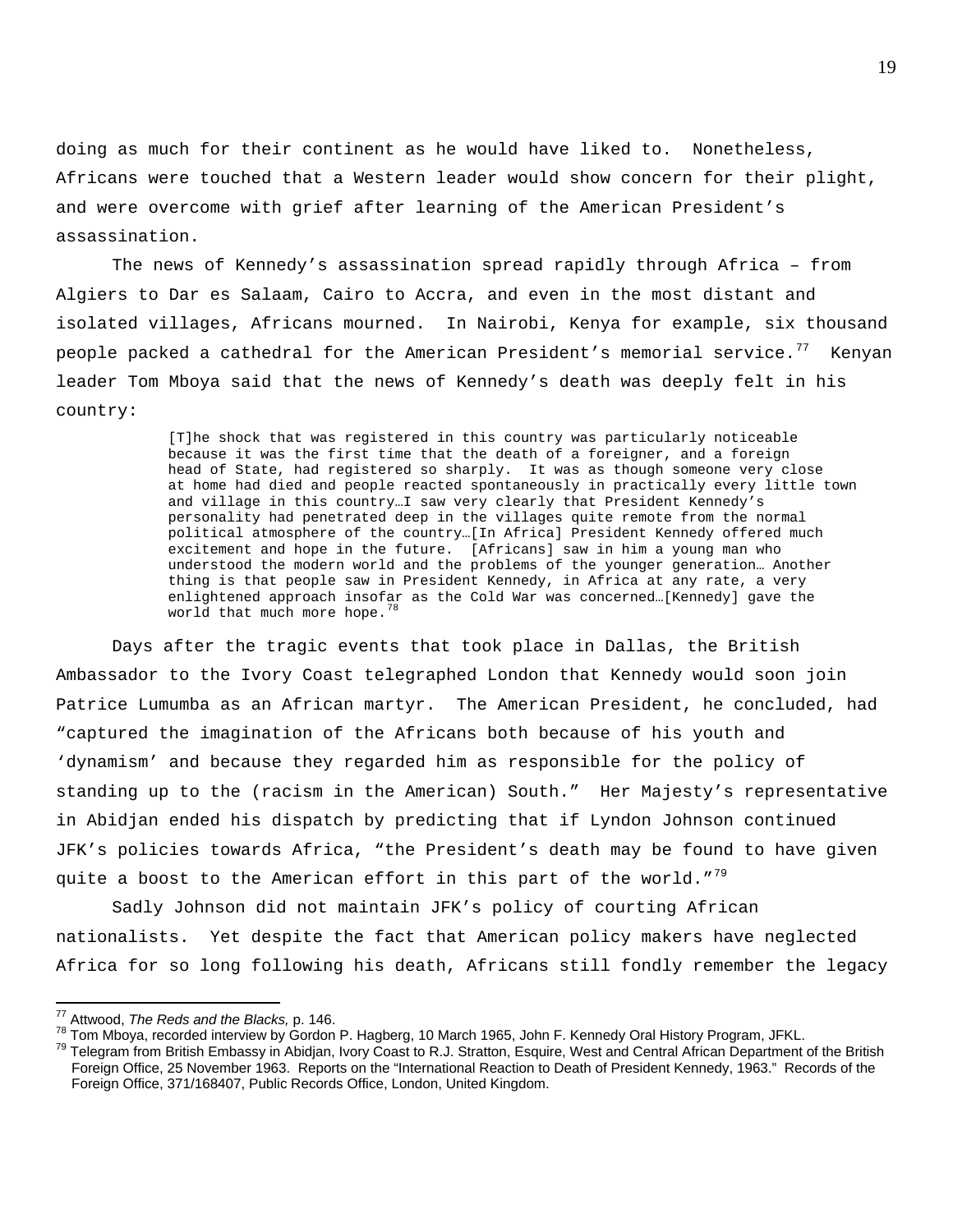of John F. Kennedy. Sargent Shriver wrote how common it was for him to walk into an African village hut, after his brother-in-law's death, and find a picture of President Kennedy – torn from a newspaper and placed beside the family album or mementos.<sup>[80](#page-20-0)</sup> Visiting Ethiopia, Kenya, and Ghana in the late 1980s, Harris Wofford found "that in the homes of ordinary people no other American president or world leader had joined the faded photographs of John Kennedy."<sup>[81](#page-20-1)</sup>

Streets, schools, and parks all across Africa were renamed in honor of the slain American President, and his likeness soon graced African currency and stamps. Kennedy's Ambassador to Guinea wrote:

> [T]he President, as I say, was very good at personal diplomacy, and I'm sure that had he had the chance, eventually, to go to Africa, he could have accomplished a great deal. I've found out, after returning to Africa since his death, that the Kennedy legend is very great, and a lot of the good will for our policies is still due to what he said and did in those two-and-a-half years…For example, there are many people in Kenya named after him. Even though he was never in Kenya, many people felt that he was the first American leader who ever really understood Africa. $82$

Since the end of the Cold War, the American foreign policy establishment has increasingly shown less desire to court the Third World. In fact, contemporary U.S. foreign policy is very condescending towards the developing world. Washington may be making a mistake by seemingly dismissing the growing strength of anti-Americanism throughout the world. The importance of courting Third World nationalism is as important today as Kennedy believed it to have been in the early 1960s. Perhaps future American policy makers can learn a lesson from John F. Kennedy's policy of courting African nationalism. The goodwill that was created by his strategy of befriending nationalists has proven to be more effective and long lasting than trying to curry favor through the use of economic or military aid. If Third World nationalists turn bitter against the "New World Order" currently being constructed by Washington, "then the reason will be that the Western powers, by indifference or lack of imagination, have failed to see that it is their own future that is at stake.  $183$  $183$ 

 $\overline{a}$ 

<span id="page-20-0"></span><sup>&</sup>lt;sup>80</sup> Sargent Shriver, *Point of the Lance* (New York: Harper & Row, 1964), p. 40.<br><sup>81</sup> Wofford, p. 487.<br><sup>82</sup> Attwood oral history statement. 83 Kennedy quoted by Attwood, *The Reds and the Blacks,* p. 19.

<span id="page-20-1"></span>

<span id="page-20-2"></span>

<span id="page-20-3"></span>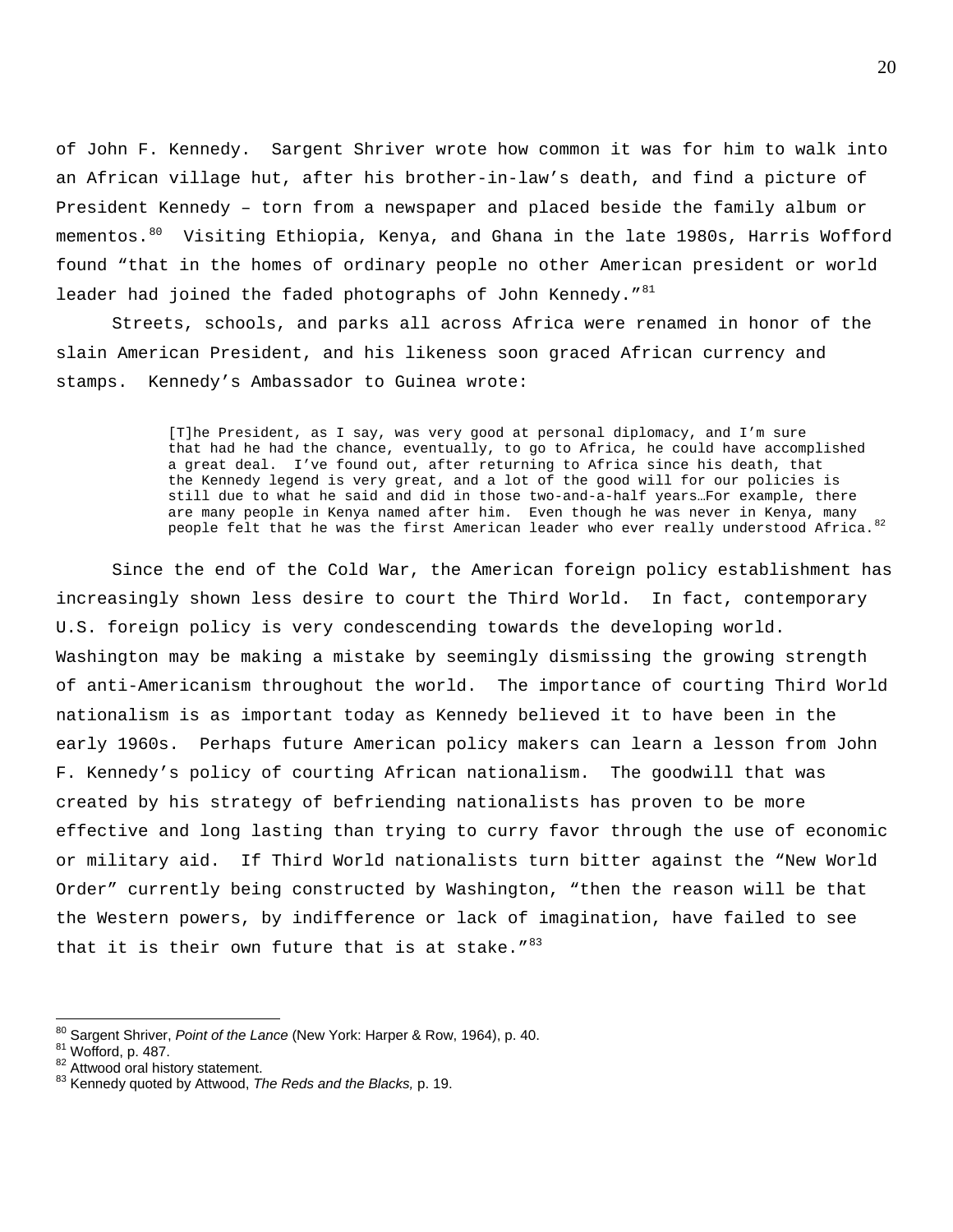#### **Books**

Attwood, William. *The Reds and the Blacks.* New York: Harper & Row Publishers, 1967.

\_\_\_\_\_\_\_\_\_\_\_\_\_\_\_. *The Twilight Struggle: Tales of the Cold War.* New York: Harper & Row, Publishers, 1987.

- Berthelot, Helen W. *Win some, lose some: G. Mennen Williams and the New Democrats.* Detroit: Wayne State University Press, 1995.
- Borstelmann, Thomas. *The Cold War and the Color Line: American Race Relations in the Global Arena.* Cambridge: Harvard Universty Press, 2001.
- Bowles, Chester. *Promises to Keep.* New York: Harper & Row, 1971.
- Claflin, Edward B., ed. *JFK Wants to Know: Memos from the President's Office, 1961-1963.* New York: William Morrow and Company, Inc., 1991.
- *Congressional Record*, 17 February 1965, Washington: Government Printing Office, 1965.
- *Department of State Bulletin.* 16 November 1953. Washington D.C.: Department of State, Office of Public Communication, Bureau of Public Affairs: 1953.
- Divine, Robert A. *Eisenhower and the Cold War.* New York: Oxford University Press, 1981.
- Dudziak, Mary. *Cold War Civil Rights.* Princeton: Princeton University Press, 2000.
- Eisenhower, Dwight D. *Waging Peace, 1956-1961.* Garden City, NY: Doubleday & Company, Inc., 1965.
- *Foreign Relations of the United States, 1952-1954, Volume IX, The Near and Middle East.* Washington, D.C.: United States Department of State, 1986.
- *Foreign Relations of the United States, 1955-1957, Volume XVIII, Africa.* Washington, D.C.: United States Department of State, 1989.
- *Foreign Relations of the United States, 1958-1960, Volume XII, Near East Region.* Washington, D.C.: United States Department of State, 1993.
- *Foreign Relations of the United States, 1958-1960, Volume XIV, Africa*. Washington: U.S. Department of State, 1992.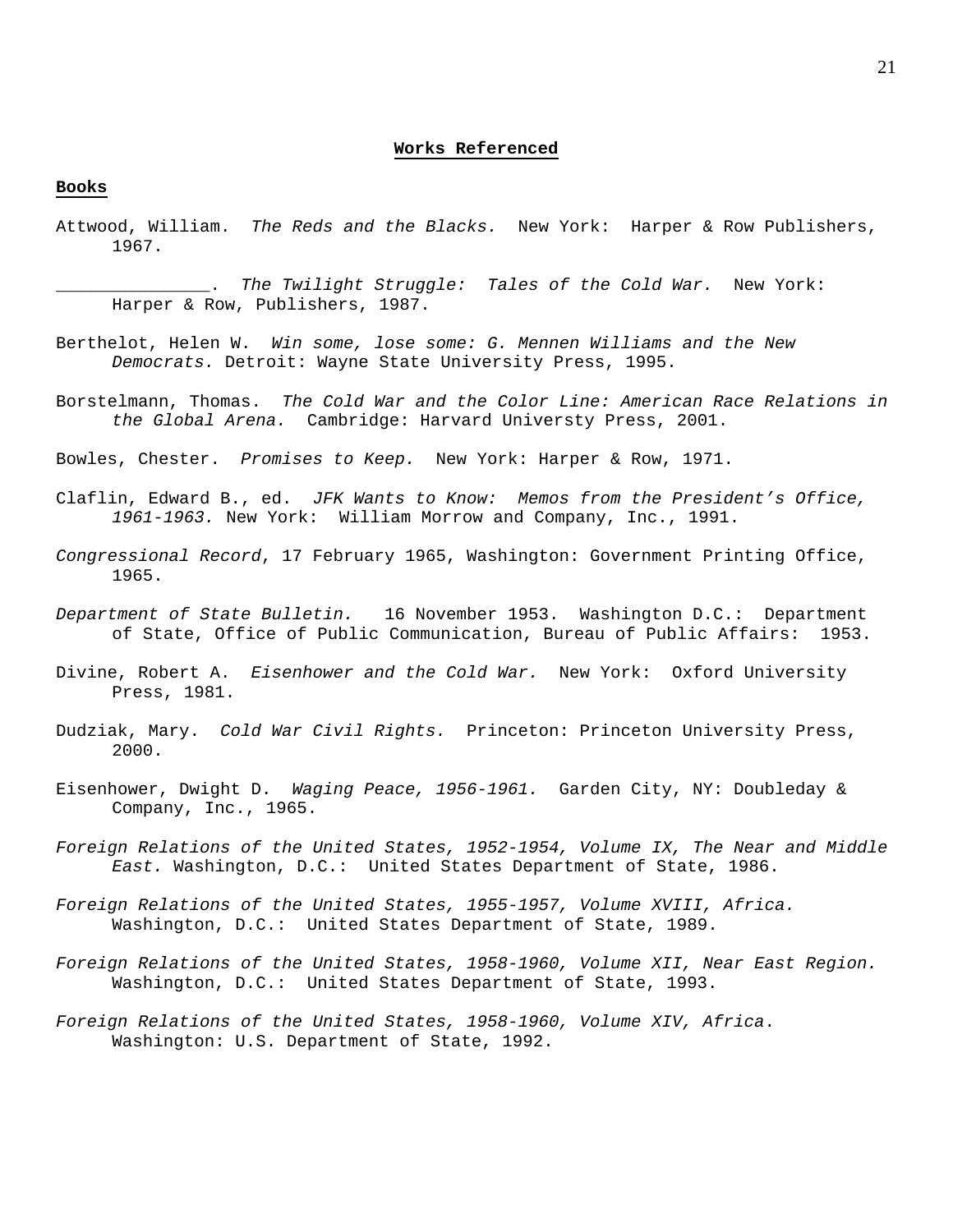- *Foreign Relations of the United States, 1961-1963, Volume XX, The Congo Crisis.*  Washington: U.S. Department of State, 1994.
- *Foreign Relations of the United States, 1961-1963, Volume XXI, Africa.*  Washington: U.S. Department of State, 1996.
- Heikal, Mohamed Hassanein. *The Cairo Documents: The Inside Story of Nasser and His Relationships With World Leaders, Rebels, and Statesmen.* Garden City, NY: Doubleday & Company, Inc., 1973.
- Kennedy, John F. *The Strategy of Peace.* New York: Harper & Brothers, 1960.
- Kolko, Gabriel. *Confronting the Third World*. New York: Pantheon Books, 1988.
- Mahoney, Richard D. *JFK: Ordeal in Africa.* New York: Oxford University Press, 1983.
- Noer, Thomas J. *Cold War and Black Liberation: The United States and White Rule in Africa, 1948-1968.* Columbia: University of Missouri Press, 1985.
- Nutting, Anthony. *Nasser*. New York: E.P. Dutton & Co, Inc., 1972.
- Nwaubani, Ebere. *The United States and Decolonization in West Africa, 1950-1960.*  Rochester: University of Rochester Press, 2001.
- Paterson, Thomas G., ed *Kennedy's Quest For Victory.* New York: Oxford University Press, 1989.
- *Public Papers of the Presidents of the United States: John F. Kennedy, 1961.* Washington: United States Government Printing Office, 1962.
- *Public Papers of the Presidents of the United States: John F. Kennedy, 1962.* Washington: United States Government Printing Office, 1963.
- *Public Papers of the Presidents of the United States: John F. Kennedy, 1963.*  Washington: United States Government Printing Office, 1964.
- Rodman, Peter W. *More Precious Than Peace: The Cold War and the Struggle for the Third World.* New York: C. Scribner's Sons, 1994.
- Schlesinger, Arthur M. *A Thousand Days: John F. Kennedy in the White House.* Boston: Houghton Mifflin Company, 1965.
- Schraeder, Peter J. *United States Foreign Policy Towards Africa: Incrementalism, Crisis, and Change.* Cambridge: Cambridge University Press, 1994.

Shriver, Sargent. *Point of the Lance.* New York: Harper & Row, 1964.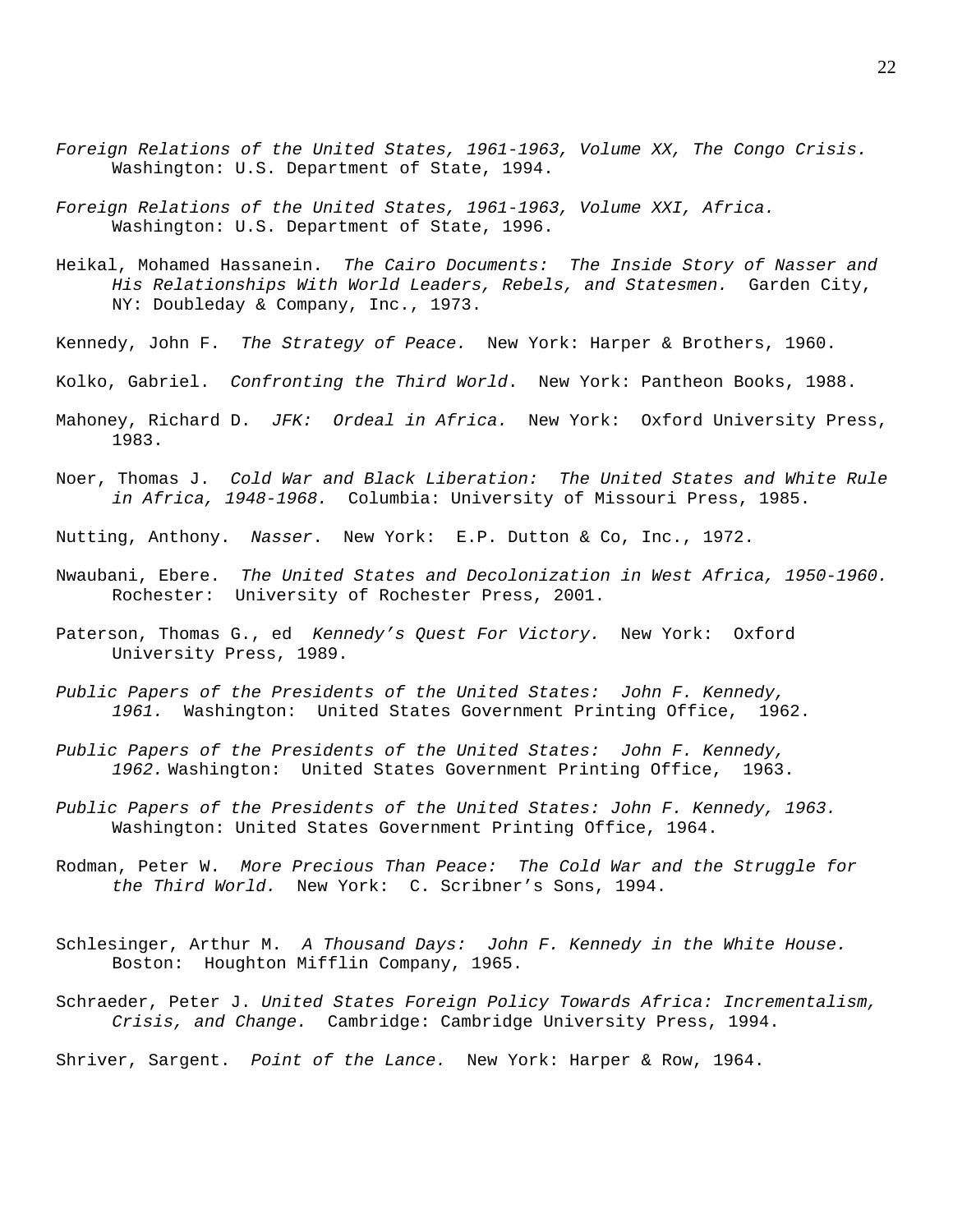Sorensen, Theodore. *Kennedy.* New York: Harper & Row, Publishers, 1965.

\_\_\_\_\_\_\_\_\_\_\_\_\_\_\_. *Let the Word Go Forth: The Speeches, Statements, and Writings of John F. Kennedy.* New York: Delacorte Press, 1988.

- Williams, G. Mennen. *Africa for the Africans.* Grand Rapids: William B. Eerdmans Publishing Company, 1969.
- Wofford, Harris. *Of Kennedys and Kings: Making Sense of the Sixties.*  Pittsburgh: University of Pittsburgh Press, 1992.

#### **Articles**

- Borstelmann, Thomas. " 'Hedging Our Bets and Buying Time': John Kennedy and Racial Revolutions in the American South and South Africa." *Diplomatic History* 24 (3) (Summer 2000): 435-463.
- Church, Frank. "Our Overinvolvement in Africa," *Congressional Record* (February 17, 1965): 2869-2871.
- Dickson, David. "U.S. Foreign Policy Toward Southern and Central Africa: The Kennedy and Johnson Years." *Presidential Studies Quarterly* 23 (2) (Spring 1993): 301-316.
- DiEugenio, Jim. "Dodd and Dulles vs Kennedy in Africa." *The Probe* 6 (2) (January/February 1999).
- Gibbs, David N. "The United States and Sub-Saharan Africa." *International History Review* (17) (May 1995): 306-327.
- Kloman, Jr. "African Unification Movements." *International Organization* 16 (2) (Spring 1962): 387-404.
- Little, Douglas. "JFK, Nasser, and Arab Nationalism" *The Journal of American History* (75) (September 1988): 501-527.
- Meagher, Michael E. "In An Atmosphere of National Peril: The Development of John F. Kennedy's World View." *Presidential Studies Quarterly* 27 (3) (Summer 1997): 467-479.
- Noer, Thomas J. "The New Frontier and African Neutralism: Kennedy, Nkrumah, and the Volta River Project." *Diplomatic History* 8 (1) (Winter 1984): 61-79.
- Nurse, Ronald J. "Critic of Colonialism: JFK and Algerian Independence." *The Historian* 39 (2) (February 1977): 307-326.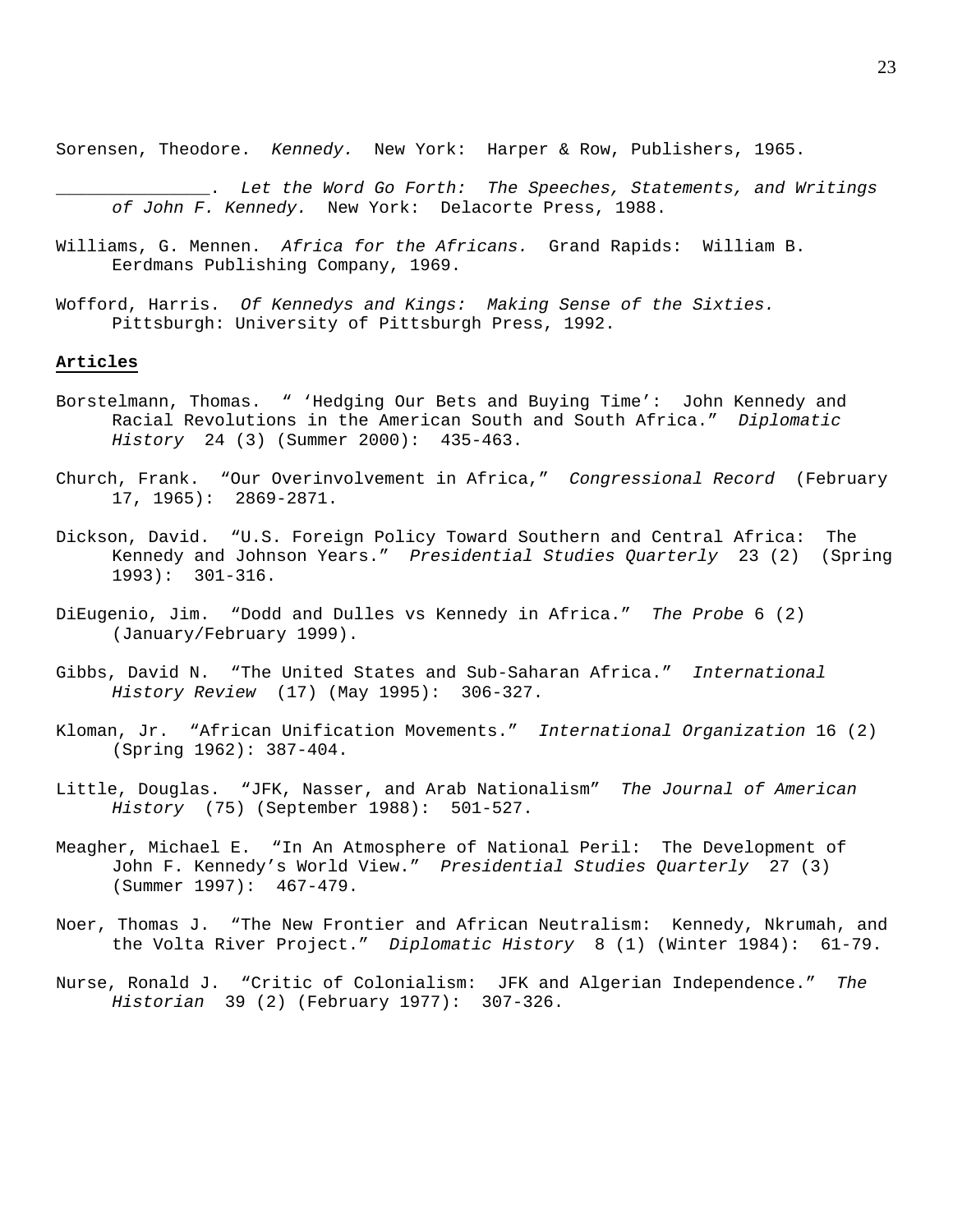## **Newspapers**

*New York Times*

#### **Primary Sources**

At the National Archives II, College Park, Maryland, State Department Files, archives used from the following boxes:

- Bureau of African Affairs, Office of West African Affairs, Country Files, 1951-1963.
- Bureau of African Affairs, Country Files, 1944-1963.
- Bureau of African Affairs, Records of G. Mennen Williams, 1961- 1966.
- Bureau of African Affairs, G. Mennen Williams Correspondence Files.
- Office Files of the Under Secretary of Political Affairs, George C. McGhee, 1961-1963.
- Records of Secretary of State Dean Rusk.
- Records of the National Security Council

At the John F. Kennedy Presidential Library, archives used from the following boxes:

- National Security Files
- President's Office Files
- Personal Papers of John F. Kennedy
- Oral History Interviews

At the Public Records Office of the United Kingdom, archives used from the following boxes:

- Records of the Foreign Office
- Records of the Prime Ministers Office
- Records of Cabinet Meetings